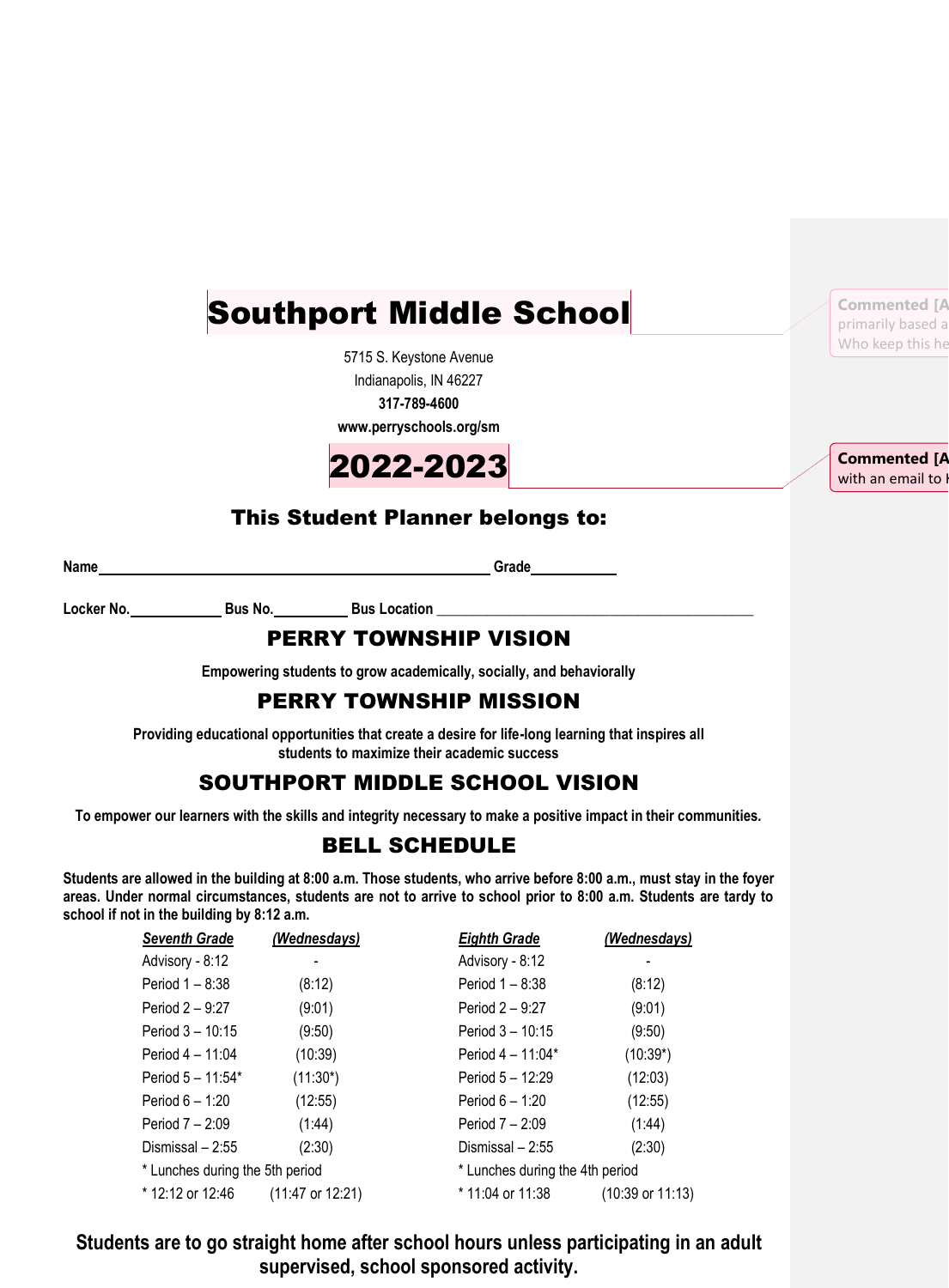### PLANNER - Why do we issue ONE to each student?

This School Calendar Planner has been designed to help you manage your time and plan your day so that you can take an active part in controlling your academic achievement.

Southport Middle School Staff expects every student to:

- *• Bring the planner to "Every Class, Every Day"*
- *• Students are not to: tear out any of the planner pages, fold any of the planner pages or write on the covers*
- *• Purchase a new one if the planner is lost, stolen or damaged*
- *• Record assignments in their planners (may be checked)*
- *• Attend every day; come prepared to learn; do your homework*

### 2022-2023 Perry Township Schools CALENDAR

https://www.perryschools.org/about/calendar/

#### **FIRST SEMESTER**

| July 25 & 26, 2022     | (Mon.& Tues.)          | <b>Professional Meeting Days (No Students)</b>              |
|------------------------|------------------------|-------------------------------------------------------------|
| July 27, 2022          | (Wednesday)            | 1st Day of School for Students                              |
| September 5            | (Monday)               | Labor Day Holiday                                           |
| September 30           | (Friday)               | End 1st Nine Week Grading Period (47 days)                  |
| October 10 - 21        | (2 weeks)              | <b>Fall Break/Intercession</b>                              |
| November 23, 24, 25    | (Wed., Thurs., & Fri.) | <b>Thanksgiving Holiday</b>                                 |
| December 21            | (Wednesday)            | End 2nd Nine Week Grading Period (45 days)                  |
|                        |                        | End 1st Semester - 92 Days/Last student day<br>before break |
| December 22            | (Thursday)             | Teacher 1/2 Records Day                                     |
| <b>SECOND SEMESTER</b> |                        |                                                             |
| <b>January 5, 2023</b> | (Thursday)             | 1st Day of 2nd Semester                                     |
| January 16*            | (Monday)               | Martin Luther King, Jr., Holiday-Make-up Day*               |
| February 20*           | (Monday)               | Presidents' Day Holiday - Snow Make-Up Day*                 |
| March 10               | (Friday)               | End 3rd Nine Week Grading Period (45 days)                  |
| March 27-April 7       | (2 weeks)              | <b>Spring Break/Intercession</b>                            |
| May 24                 | (Wednesday)            | End 4th Nine Week Grading Period (43 days)                  |
|                        |                        | End 2nd Semester - 90 Days/Last Student Day                 |
| <b>May 25</b>          | (Thursday)             | Teacher 1/2 Record Day - Make Up Day If Needed              |

\**If school is cancelled due to weather, make-up days may be utilized. That determination will be made up to one week prior to the holidays and by Feb. 18th for Spring Break. Minimum of 2 days required. If any days are used during spring break, for snow days, intersession will be cancelled.*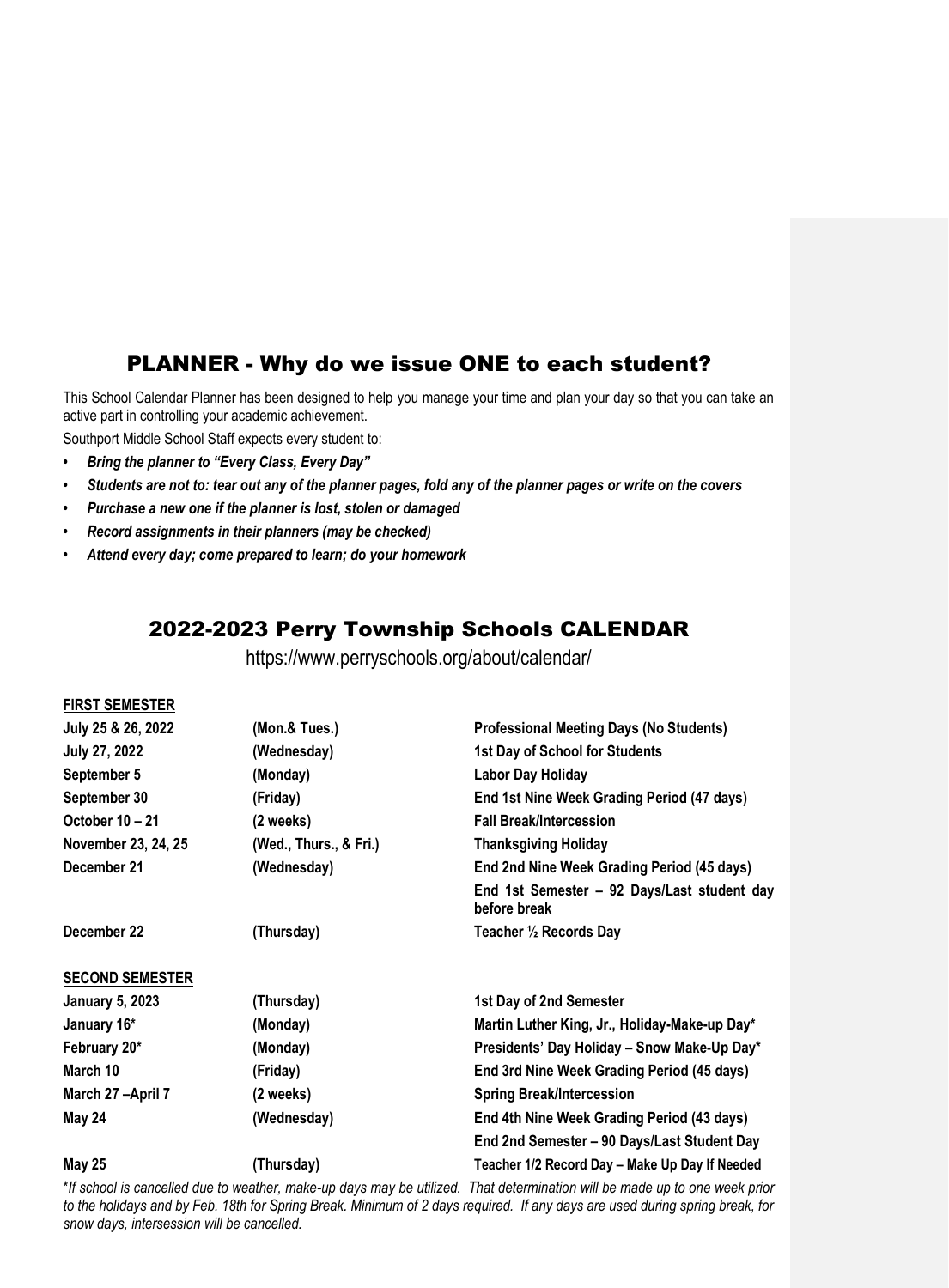### DATES: 2022-23 IMPORTANT SCHOOL EVENTS

**BACK TO SCHOOL NIGHT SCHOOL PICTURES SPORTS** Tuesday, August 9, 2022, 6:00 PM Tuesday, August 2, 2022 https://www.perryschools.org/sm/team-schedules/ **VISION SCREENING (8th Gr) HEARING SCREENING (7th Gr) HIGH SCHOOL ORIENTATION** Mon., August 22-Wed. August 24 Mon., August 22-Wed. August 24 Wednesday, February 1, 2023, 6 PM at SH

### ILEARN TESTING

The window for the state standardized test, ILEARN, is April 17 to May 12, 2023. More specific dates and times during the test windows will be announced. It would be appreciated if parents would try not to schedule any appointments that would cause students to miss any of the testing. Both grades will be tested.

#### MIDDLE SCHOOL PROGRESS REPORTING CALENDAR **\*Progress grades can be accessed online. Parents will be notified only of failing grades.**

Midterm Progress Report\* End of Grading Period Report Card Issued Week of August 29, 2022 September 30, 2022 October 6, 2022 Week of November 14, 2022 December 21, 2022 January 6, 2023 Week of February 6, 2023 March 10, 2023 March 16, 2023 Week of April 24, 2023 May 24, 2023 May 24, 2023

#### Music Concerts

7th/8th Grade Band Thursday, November 3, 2022, South Gym, 7:00 p.m. 7th/8th Grade Orchestra Tuesday, November 15, 2022, South Gym 6:30 p.m. 7th Grade Choir, Tuesday, December 13, 2022, SMS Auditorium, 6:30 p.m. 8th Grade Choir, Wednesday, December 14, 2022, Auditorium 6:30 p.m. SSMA Solo and Ensemble Contest, Saturday, February 4, 2023 8th Grade Jazz Band Contest, Sat, March 4, 2023 7th/8th Grade Orchestra, Thursday, March 9, 2023, South Gym 6:30 p.m. ISSMA Organizational Contest, Saturday, March 11, 2023 8th Grade Choir, Wednesday, May 10, 2023, SMS Auditorium, 6:30 p.m. 7th Grade Choir, Tuesday, May 16, 2023 SMS Auditorium 6:30 p.m. 7 th Grade Band, Thursday, May 18, 2023, South Gym, 5:30 p.m. 8 th Grade Band, Thursday, May 18, 2023, South Gym, 7:00 p.m. 7th/8th Orchestra, Monday, May 22, 2023, South Gym, 6:30 p.m.

#### SOUTHPORT MIDDLE SCHOOL HONORS NIGHTS

April 24 through May 19, 2023– Thirty-third Annual Doors of Honor Monday, May 15, 2023 - 8th Grade President's Award Program – South Gym, 6:30 p.m.

> EIGHTH GRADE CELEBRATION Friday, May 19, 2023 7:30 - 10:00 p.m.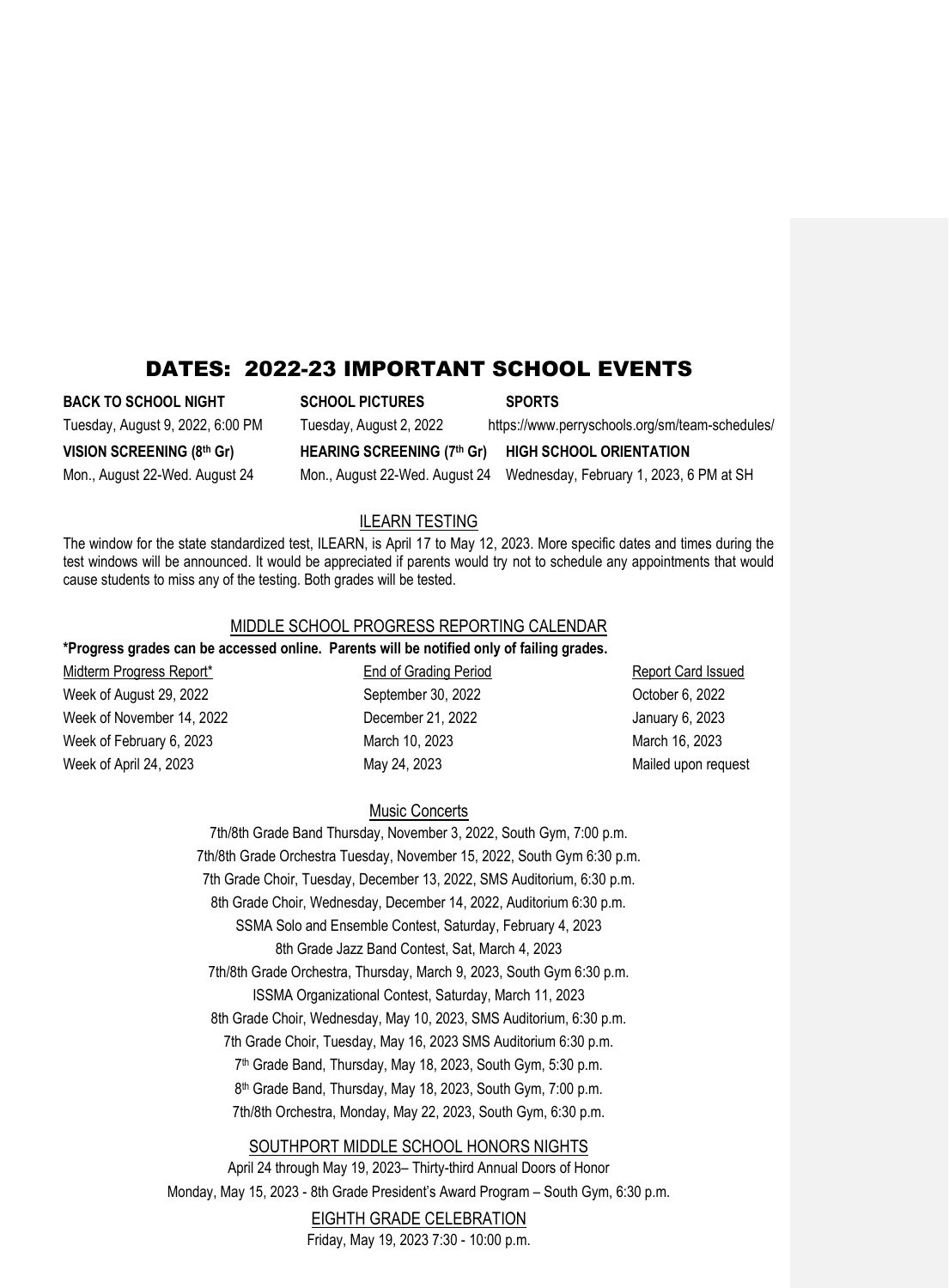### COMMUNICATION - PROMOTING SUCCESS

Student success depends upon his/her own efforts and the school and home working together and supporting each other. Communication between home and the school is the key to student success. Although middle school students have so many different teachers each day compared to elementary school, communication need not lapse. Below are effective ways for parents to promote school communication and personal success in their children.

- 1. For individual classes, always contact that teacher first. Each teacher has an email address. See the staff list on the next page.
- 2. Have your child ask his or her teacher to initial the assignments written in the Planner.
- 3. Check for homework assignments on Canvas
- 4. Visit your child's class(es).
- 5. Get grade updates online in Skyward at www.perryschools.org by using the parent login. Stop by the school if you need your access ID and password or instructions.
- 6. Call your child's school counselor to schedule a conference with his/her teachers.

### WHO TO CONTACT? POSSIBLE REASONS

#### **Athletic Director's Office 317-789-4691**

- Sport Physical Questions
- Digital Ticketing
- Athletic Questions / Concerns

#### **Attendance Line 317-789-4605**

- Early release
- Reporting absence

#### **Clinic 317-789-4641**

- Health Concern at School
- Medications Take at School

#### **Main Office 317-789-4600**

#### **Student Services Office (Assistant Principal's / Guidance) 317-789-4666**

- Attendance Questions
- Grade Questions
- Lost & Found
- Referrals
- Register / Withdraw
- Scheduling Questions
- Skyward Updates(Address / telephone changes)
- Social / Emotional Concerns

#### **Treasurer's Office 317-789-4631**

**•** Book Rental Fees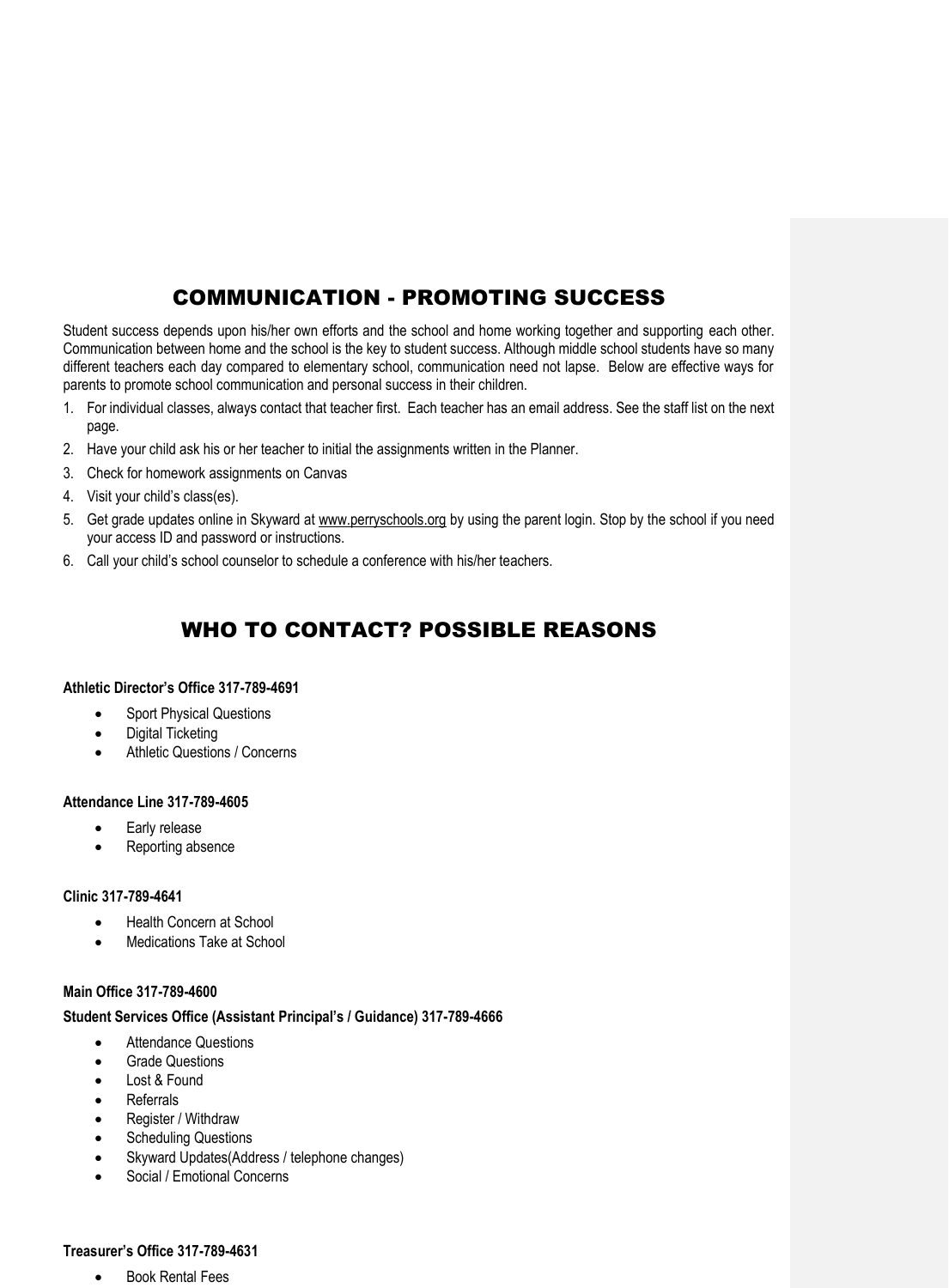# ALL SCHOOL COMMUNICATIONS

Each Friday, the *Cardinal Chronicle*, containing information of importance to you, will be published by the school. You may view the Cardinal Chronicle on our website at perryschools.org/sm/. Our district currently uses Parent Square to communicate with our families.

# CLOSINGS, DELAYS & E-LEARNING

In the event of a delay or closing due to unforeseen circumstances (weather and emergencies), the superintendent will notify every family through our Parent Square communication system. FOR THIS SYSTEM TO BE EFFECTIVE, PARENTS NEED TO KEEP THEIR CONTACT INFORMATION UP TO DATE IN OUR STUDENT SERVICES OFFICE. The district will notify local radio and television stations as well**.** 

E-Learning schedule can be found on our school website perryschools.org/sm under "FOR STUDENTS" section.

### ABSENCES

Regular attendance is a prerequisite for good education. **PARENTS SHOULD CALL THE 24 HR. ATTENDANCE NUMBER (317-789-4605) TO REPORT AN ABSENCE.** The reason for the absence should be reported in this phone call. If phone contact has **NOT** been made with the parent, the student **MUST** bring a parent note to Guidnace Office upon returning to school. Athletes must be present by 11:00 in order to participate in an evening athletic activity.

**Truancy** is the willful refusal of a student to attend school. Examples include, but are not limited to the following:

- 1. Leaving school for any reason without signing out or receiving permission from the office.
- 2. Student refuses to attend school.
- 3. Absence from school without prior permission from parent/guardian. This includes when a student misses the bus if the parent is unaware the student has missed the bus.
- 4. Absence from class without proper permission.

The policy for **credit / no credit on completed work due to absence** is listed below:

### WORK MISSED WHILE ABSENT

When students are absent, they are expected to make up work. It is the **student's responsibility to request the assignments from each teacher. SMS allows one day to makeup work per one day of absence (i.e. 3 days absent = 3 days to complete the missing work).** This previous statement is for a maximum of 10 consecutive school days. Please contact your student's school guidance counselor for extended absences or other extenuating circumstances. Work not made up will be reflected in lower grades. **Students who have been ill or hospitalized** or will be absent **two or more days** because of illness may have needed materials sent home by contacting the Main Office receptionist (317-789-4600). Teachers post assignments on Canvas, which can be accessed through our township homepage at www.perryschools.org. Your child can show you how to access the items in Canvas.

All make-up work due to absence must be communicated about by the student with the teacher after the student returns to school in order to receive full credit. If make-up work is assigned by the teacher, the student will receive full credit for that day's work. In-School Suspension and Out-of-School Suspension make-up work will receive full credit if completed and turned in. Major tests or projects may be made up for full credit for all absences except truancy.

*Further information can be found in the Student Success Handbook booklet on the township website.*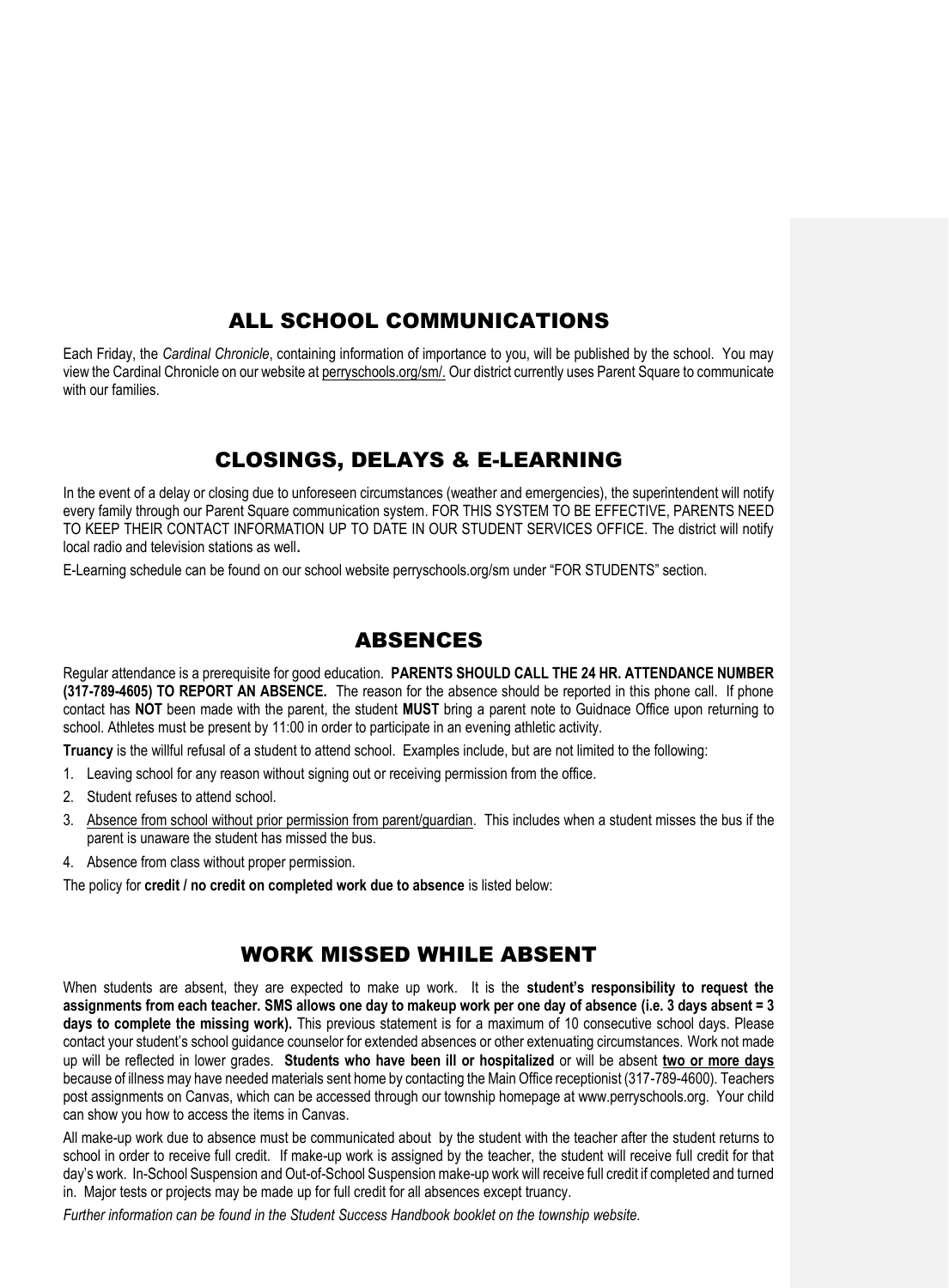### PROGRESS REPORT DISTRIBUTION

Parents are kept informed of their child's progress through our online grading portal (Skyward), parent conferences, mid-term reports, report cards, or telephone calls. Paper report cards are issued the Thursday following the completion of the first three grading periods and are posted to Skyward as well each quarter. Parents should note the dates on their calendar when midterm reports and report cards are to be issued so they will know when to expect them. (page 5)

### GRADING SCALE

Grades are recorded in letters ranging from the highest A to the lowest F. The letter grades are used to indicate each student's progress. The "+" or "-" symbol is to be used only with the "B," "C," or "D" letter grade. The "-" symbol may also be used with the "A." This is in accordance with existing school district policy.

| Grading scale is as follows: $93-100 = A$ $90-92 = A$ - $87-89 = B$ + $83-86 = B$ $80-82 = B$ - $77-79 = C + B$ |  |                                                                               |  |  |
|-----------------------------------------------------------------------------------------------------------------|--|-------------------------------------------------------------------------------|--|--|
|                                                                                                                 |  | $73-76 = C$ $70-72 = C$ - $67-69 = D$ + $63-66 = D$ $60-62 = D$ - $50-59 = F$ |  |  |

Major emphasis is also given to evaluate effort. Effort ratings ranging from the highest "1" to the lowest "5" are used to indicate each student's effort in relation to his/her potential according to the professional judgment of teachers.

### HOMEWORK INFORMATION

- Homework may be given Monday Friday.
- Long-term projects, unfinished homework, and make-up work may be done on weekends and short vacation periods.
- No homework shall be given that requires students to work over longer vacation periods. These are defined as:
	- 1. Fall Break
	- 2. Thanksgiving Break
	- 3. Winter Break
	- 4. Spring Break

*(This policy means that no assignments shall be due on the day students return from vacation periods listed above.)*

Information on homework and class activities can be found in Canvas.

*Further information can be found in the Student Success Handbook booklet on the township website.*

#### **ROSE HULMAN HOMEWORK HOTLINE (for math and science) – 1-877-275-7673; Sun-Thurs, 7-10 pm**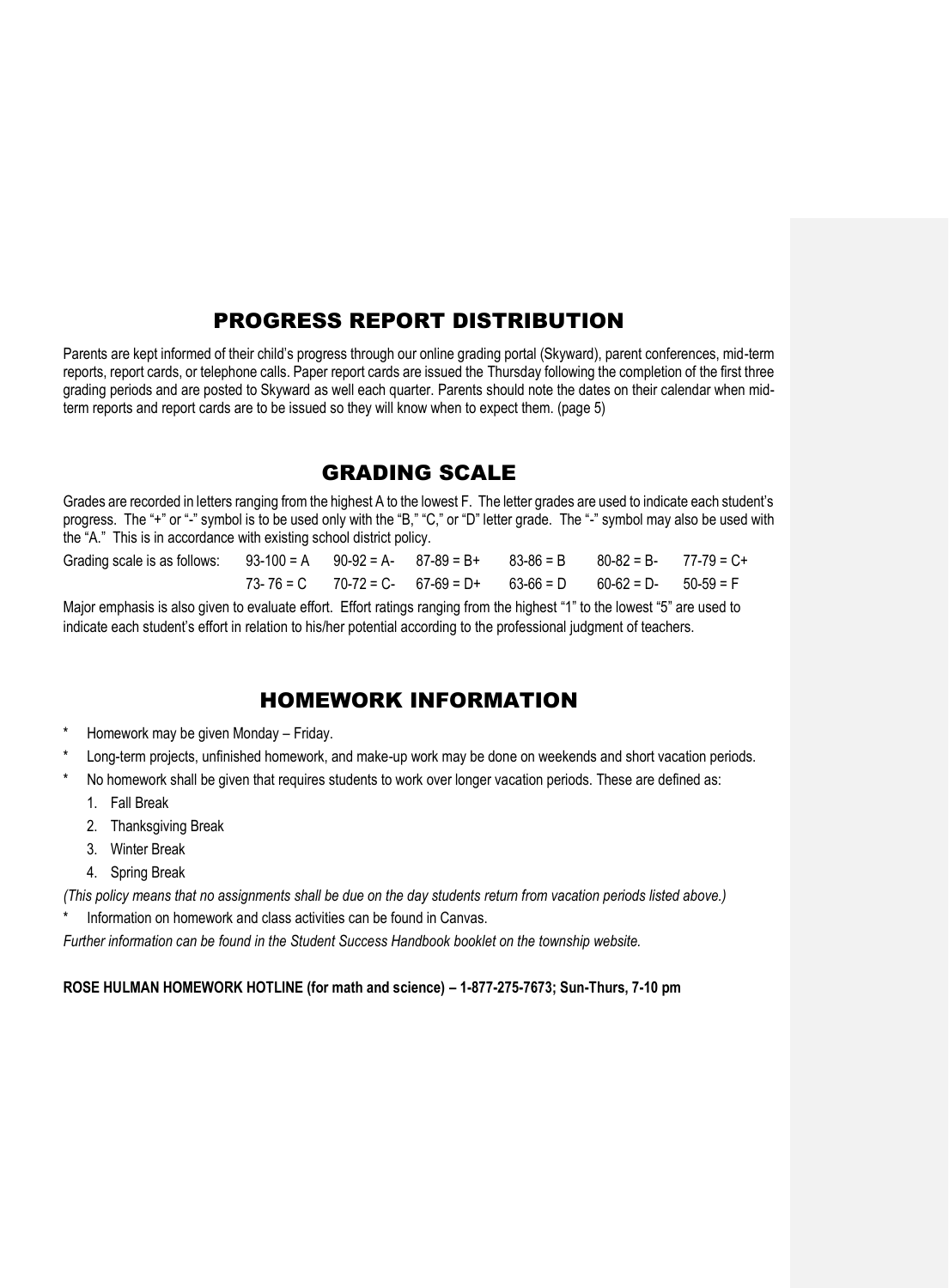### LOCKERS

Each student will have the use of a hall locker. It is his/her responsibility to keep the locker in an orderly fashion. Students are not allowed to share lockers or to deface their locker in any manner. Food, drink or candy is not to be stored in the locker unless you pack your lunch. **Decals, pictures, mirrors, etc., are not to be attached to the outside nor inside of the lockers with any sticky material such as tape. Magnets are appropriate for attaching items on the inside.** Students should not tell other students their locker combination. Lockers may be searched if it is deemed necessary.

Physical education teachers will assign lockers in which physical education uniforms, towels, and shoes may be kept.

### **TEXTBOOKS**

Textbooks are loaned to students for their use during the school year. Please write your full name on the textbook label, located on the inside of the front cover, in ink. Students are encouraged not to leave their books, school materials, or personal items unattended at any time. Students are expected to pay for damages to textbooks and for lost textbooks.

### PERSONAL PROPERTY AT SCHOOL

If a student brings personal property to school, the student will be responsible for its safekeeping. Students are **never** to bring cameras, skateboards, rubber bands, permanent markers, scissors, laser lights, toys, playthings, or other similar items to school. Perry Township Schools does not authorize use of cell phones, e-readers, tablets, electronic games, MP3 players, IPods, or any other electronic devices not required for school use, during the school day.Violations may result in discipline as well as confiscation. **Personal electronic devices and accessories are to be shut off and put away during the school day. Cell phone use in the classroom is prohibited.** School officials reserve the right to search the contents of the cell phone if there is reasonable suspicion that the search will reveal information regarding a violation of school rules. All lost/found items should be turned in to the Student Services Office or to a staff member. The school is not responsible for lost or stolen items. *Further information can be found in the Student Success Handbook booklet on the township website.*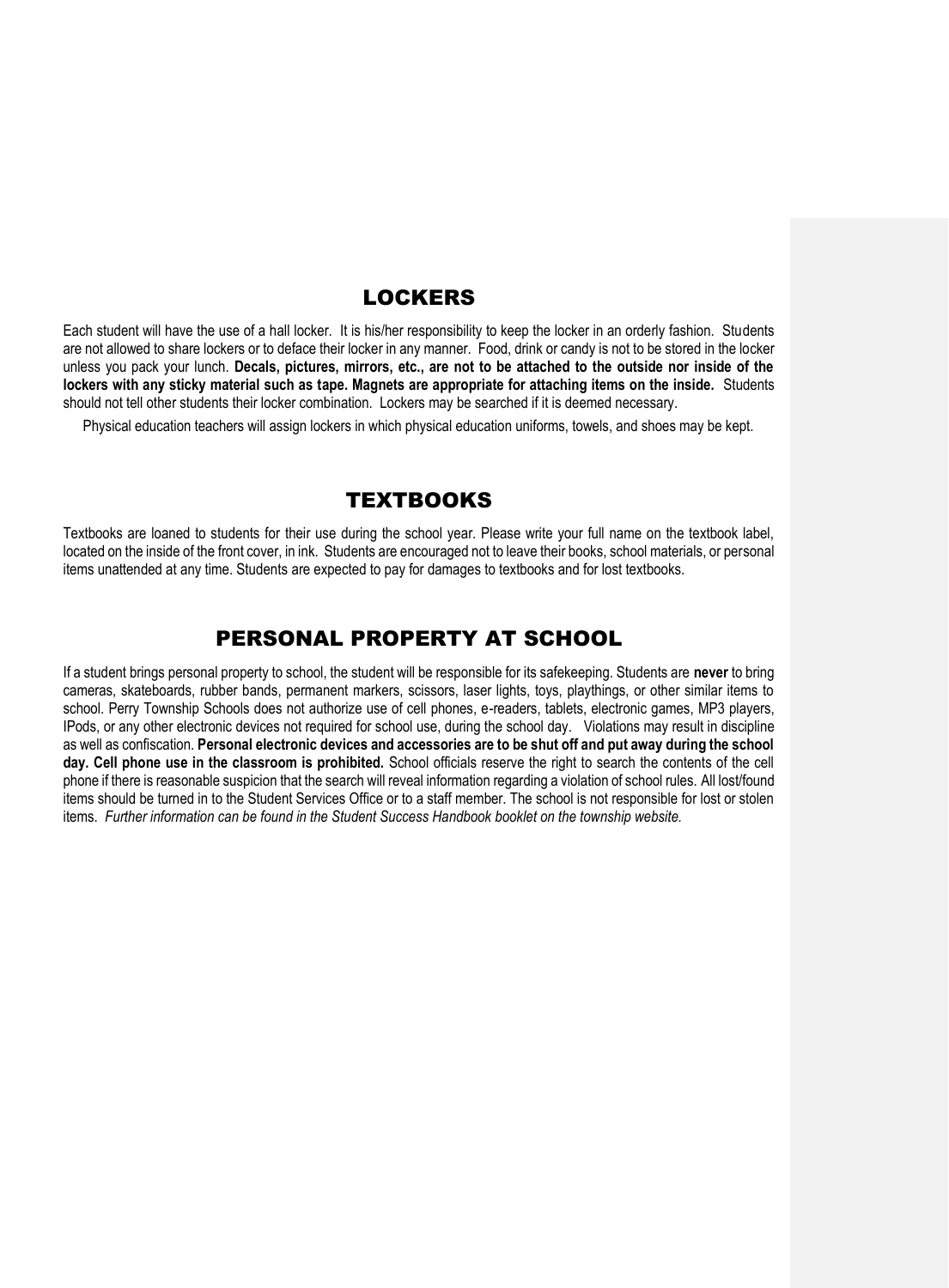### UNIFROM DRESS POLICY GUIDELINES

**Students arrive to school in compliance with dress code and remain in compliance with dress code until arriving home after school. Administrators will take disciplinary action when students fail to adhere to the uniform dress policy. The administration reserves the right to determine what is considered inappropriate or disruptive to the educational process. Students are to wear the following apparel as it is intended to be worn.** *"When in doubt, rule it out."*

#### Tops

**All tops, except sweaters and sweatshirts, must be tucked into bottoms. Tops may be long sleeve or short sleeve and must be solid color and free of stripes, patterns, or logo larger than a quarter. All under shirts (including t-shirts) must be solid color and worn under collared shirts. Additionally, acceptable tops must fall into the following categories:**

- Oxford shirts, either short-sleeved or long-sleeved, with collars
- Polo shirts, either short-sleeved or long-sleeved, with collars
- Sweaters or sweatshirts without writing or artwork worn over collared shirts
- Southport Middle School spirit shirts, either short-sleeved or long-sleeved, with collars.
- Turtlenecks, either short-sleeved or long-sleeved, either regular or mock.

#### Bottoms

**Clothing items worn as bottoms must be khaki dress pant style and black, navy blue, khaki or tan in color. Jean, jegging, legging, and sweatpant material are not accepted. Bottoms are not permitted to have the pant legs rolled up or gathered. Students may wear near knee length or longer pants from the beginning of the school year until Fall Break and again after Spring Break until the end of the school year.** 

**Clothing items worn as bottoms may fall into the following categories:**

- Near knee length or longer pants Skirts Near knee length or longer (girls)
- Dress slacks

#### Footwear

**Acceptable footwear includes any hard sole shoe with the entire foot covered (including toes and heel). Flip-flops, sandals, slippers and all other soft sole or slip on shoes present safety issues and, therefore, will not be permitted.**

#### **Outerwear**

**Coats, hooded sweatshirts, zip-up/button-up jackets and all other outerwear must be stored in students' lockers during the school day.**

**Additional items that are not permitted include, but are not limited to the following:**

- Hats, hoods, wave caps, bandanas and blankets
- Wallet chains
- Holes, rips, tears or cut clothing
- Writing on skin or clothing
- All types of bags and purses, which should be stored in lockers (students may carry one pencil bag to class)
- Any other items, if deemed a disruption or safety issue, such as rings or other adornments worn in the eyebrow, lip, or any other area

*Further information can be found in the Student Success Handbook booklet on the township website.*

#### Spirit Days

Occasionally, we will conduct Spirit days when students will be allowed to wear jeans free of holes, rips, tears, or inappropriate designs. Students will also be allowed to wear a Southport spirit wear shirt without a hood.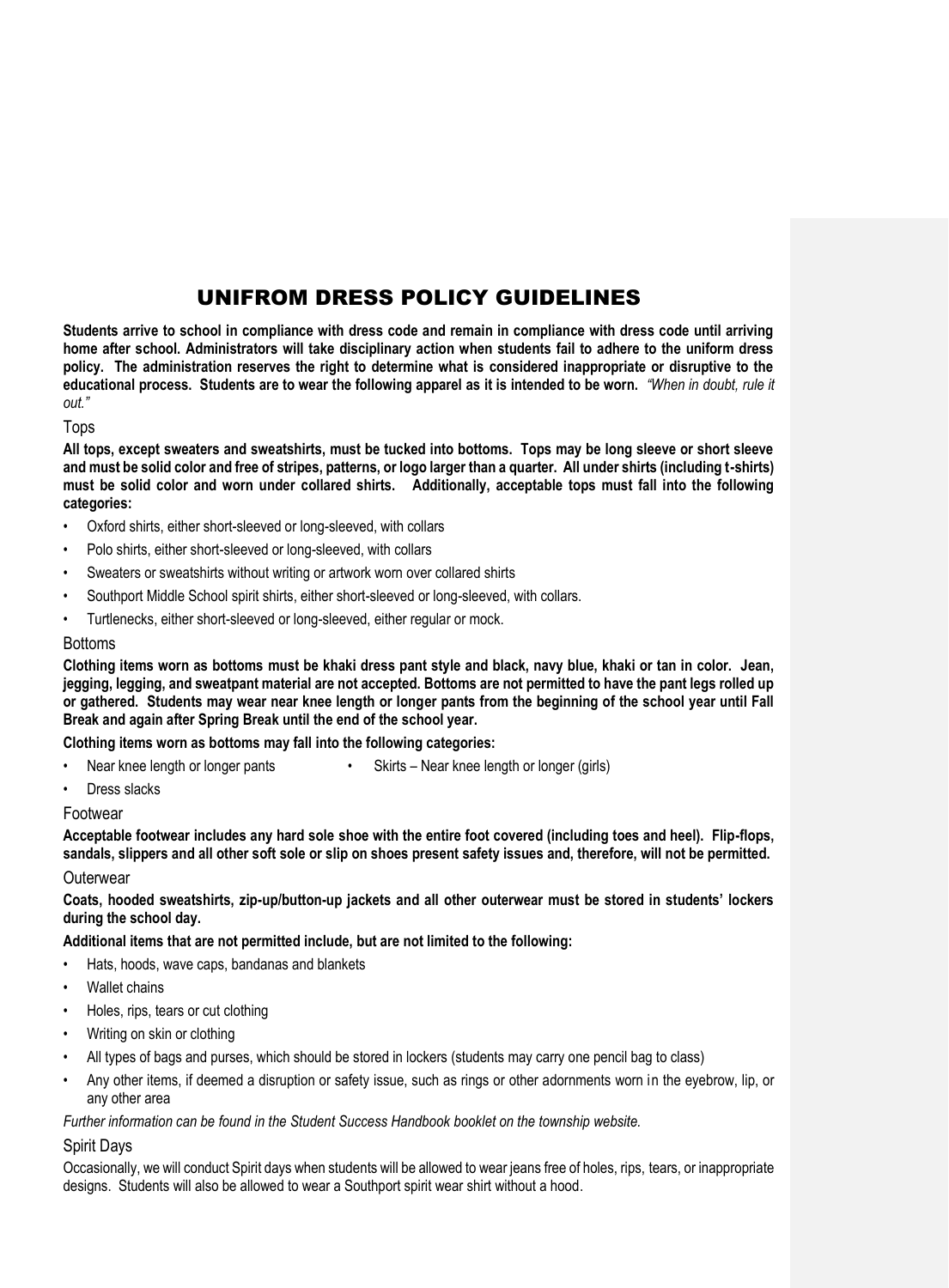# INTERNET AND TELECOMMUNICATIONS GUIDELINES FOR STUDENTS

#### STUDENT USAGE GUIDELINES:

It is important to remember that the use of the Internet is a privilege, not a right. Any infraction of the following usage guidelines may result in the revocation of Internet privileges.

- 1. All school use of the Internet must be in support of education and research and consistent with the mission of the Perry Township Schools.
- 2. Internet accounts are to be used only by the authorized owner of the account for authorized purposes.
- 3. Passwords must be guarded and protected. Users must not share their password with anyone or let others use it.
- 4. Users shall not reveal their home address or phone number or the addresses and phone numbers of others. Users must be cautious in responding to unsolicited online contact.
- 5. School Corporation Internet resources and accounts may not be used:
	- a. To access another person's materials, information, or files without permission.
	- b. To access, upload, download, distribute, or transmit pornographic, obscene, abusive, or sexually explicit language or material.
	- c. To violate any local, state, or federal statute.
	- d. To vandalize, damage, or disable the property of another person or organization.
	- e. To violate copyright, or otherwise use another person's intellectual property without his or her prior approval or citation.
	- f. For commercial or for-profit purposes.
	- g. For extensive personal and private business.
	- h. For product advertisement.
	- i. To access "chat rooms" and other forums which are devoid of any educational purpose.
	- To subscribe to or solicit information which incurs a cost.
- 6. Users shall not misrepresent other users on the network.
- 7. Electronic mail (e-mail) is not guaranteed to be private.
- 8. Malicious use of the network to develop programs that harass other users or infiltrate a computer or computing system and/or damage the software components of a computer or computing system is prohibited.
- 9. Subscriptions to Listserv must be reported to the Building Coordinator. Prior approval for Listserv is required for students.
- 10. Listserv mail must be monitored daily and deleted from the personal mail directory to avoid excessive use of fileserver hard-disk space.

From time to time, Perry Township Schools will make determinations on whether specific uses of the network are consistent with the acceptable use policy. Infringement on these guidelines will result in some, if not all, loss of Internet privileges as determined by the Building Coordinator or District System Administrator.

#### **NOTE: Please contact the Student Services Office (317-789-4666) if you do NOT want Internet access for your child.**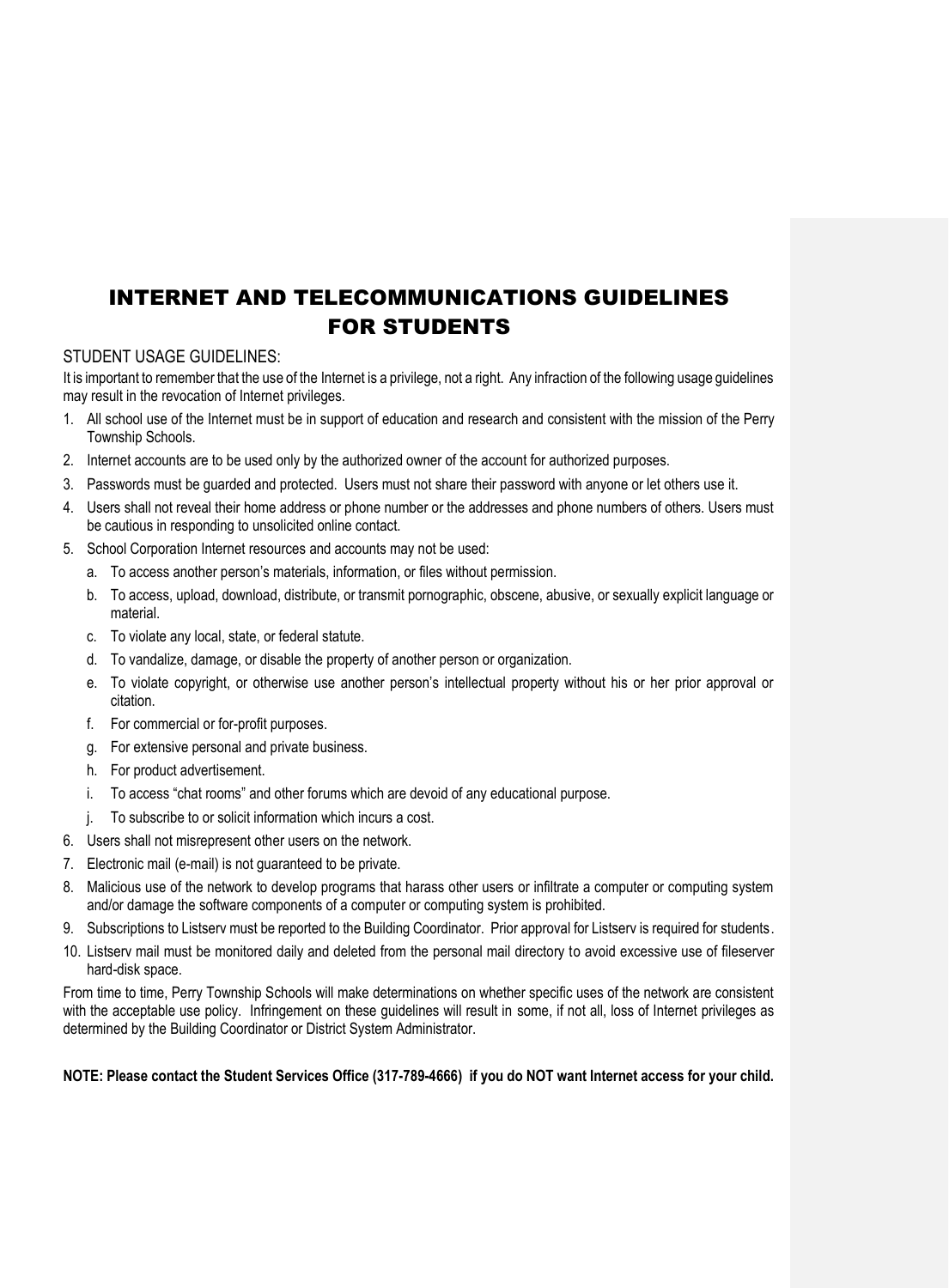# CHROMEBOOK RESPONSIBILITY FOR STUDENTS

The Student is responsible for using reasonable care to maintain an undamaged, fully-charged Chromebook at all times. Perry Township Schools reserves the right to charge the full cost for repair or replacement when damage occurs due to gross negligence. Examples of gross negligence include, but are not limited to:

- Leaving equipment unattended and unlocked.
- Lending equipment to others.
- Using equipment in an unsafe manner or environment.
- In the event the Chromebook is lost or stolen, the Student and Parent will be billed the full cost of replacement.

Any fees assessed will take into account the manner in which the damage occurred and will be determined by the administration at Southport Middle School.

| Item                                                                          | District Cost* |
|-------------------------------------------------------------------------------|----------------|
| Chromebook (missing, stolen, damaged beyond repair)                           | \$200          |
| Screen replacement (cracks, dents)                                            | \$50           |
| Soft Case (damaged, smell, missing)                                           | \$18           |
| Charger (damaged, missing)                                                    | \$40           |
| External damage to shell requiring replacement (dents, cracks, beauty issues) | \$50           |
| Keyboard damage (missing keys, spills, marks)                                 | \$65           |
| Hinge Cover Removed/Missing                                                   | \$15           |

\*Costs are subject to slight changes depending on current market price.

# INSTRUCTIONAL MEDIA CENTER (IMC)

The IMC is open every school day during regular school hours. Students are encouraged to use the Media Center for research and to check out reading materials. A student coming to the IMC must have a teacher signed pass indicating the purpose(s) of the visit; the student is expected to come straight to the IMC without making any other stops. A student wishing to check out materials must have his/her ID card or student schedule to do so and should not have any overdue materials or fines. The student is responsible for all books and materials checked out on his or her ID card (or schedule), and the student will be charged for lost or damaged materials.

Books are loaned for a two-week period and may be renewed unless they are current Young Hoosier Book Award (YHBA) books. A magazine may be checked out overnight. Reference materials may be checked out during the last period of the school day and are due the first period of the following school morning. A student may have up to three items on loan at one time, but is only allowed to have one magazine and/or one current YHBA book at one time. The IMC staff expects materials to be returned promptly by their due date. Appropriate behavior is expected of all students using the IMC.

### PESTICIDE NOTIFICATION REGISTRY

*If parents need to be notified before pesticides are used on school grounds due to a child's medical condition, call 317-789- 6200 to be placed on the notification registry.*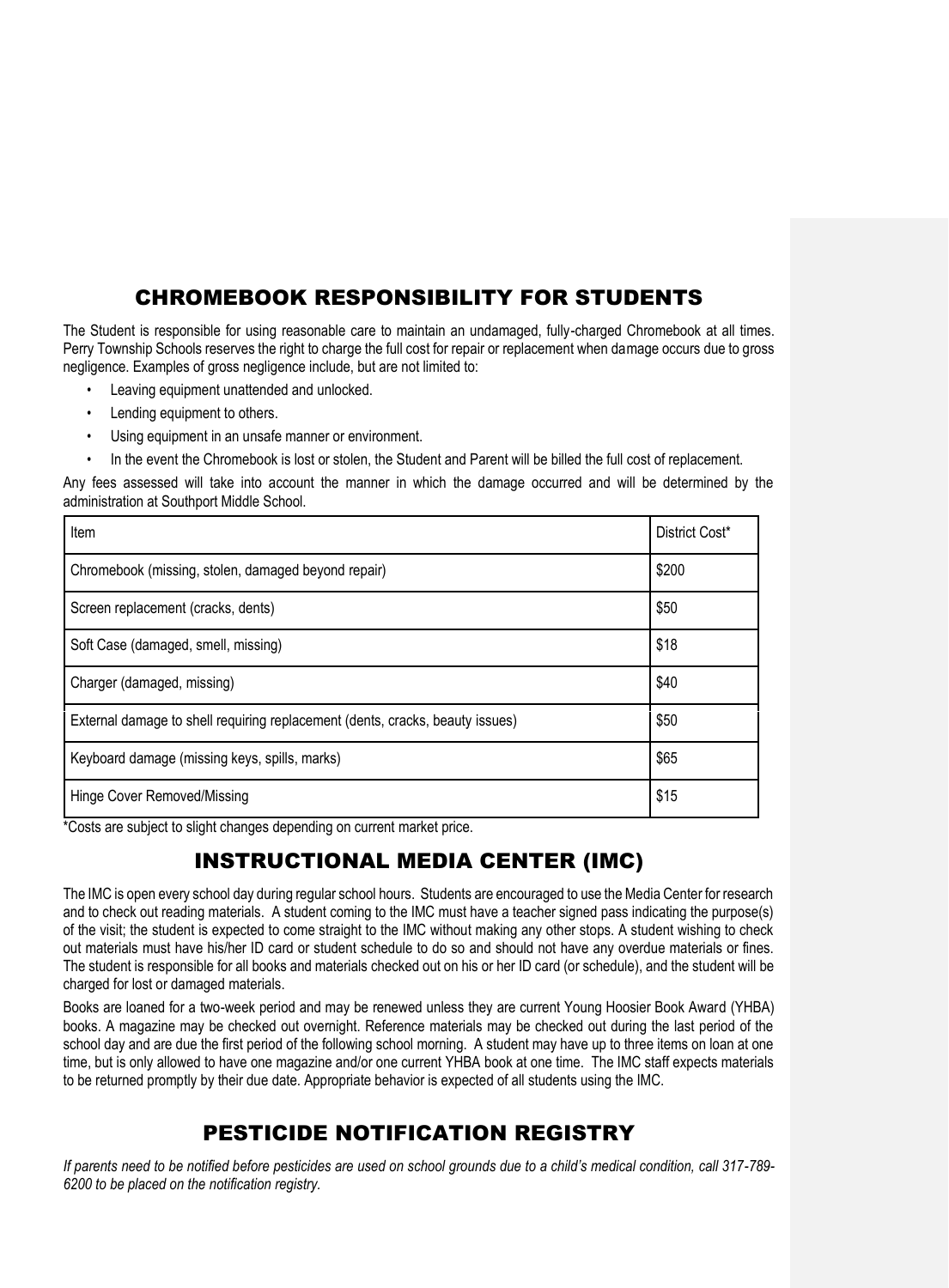# BEHAVIOR – EXPECTED STUDENT CONDUCT

# Cardinals S O A R

|               | <b>CLASSROOM</b>                                                                                                                                                | <b>HALLWAY</b>                                                                                                                                                            | <b>RESTROOM</b>                                                                                                          | <b>CAFE</b>                                                                                                                                                                                              | <b>TECHNOLOGY</b>                                                                                                                                                              | <b>EVE</b><br><b>ASSE</b>                                                                                                                                     |
|---------------|-----------------------------------------------------------------------------------------------------------------------------------------------------------------|---------------------------------------------------------------------------------------------------------------------------------------------------------------------------|--------------------------------------------------------------------------------------------------------------------------|----------------------------------------------------------------------------------------------------------------------------------------------------------------------------------------------------------|--------------------------------------------------------------------------------------------------------------------------------------------------------------------------------|---------------------------------------------------------------------------------------------------------------------------------------------------------------|
| <b>Safety</b> | 1. Keep hands,<br>feet, and objects<br>to yourself.<br>2.<br>Only touch your<br>own things.                                                                     | Walk on the right<br>$1_{-}$<br>side of the hallway.<br>2.<br>Keep hands, feet,<br>and objects to<br>yourself.<br>Touch only your<br>3.<br>belongings.                    | Keep hands,<br>$1_{-}$<br>feet, and<br>objects to<br>yourself.<br>2.<br>Keep moving;<br>avoid standing<br>around.        | Keep hands, feet, and<br>1.<br>objects to yourself.<br>2.<br>Refrain from touching<br>others food or trays.<br>Use food and utensils<br>3<br>for intended purpose.                                       | 1. Use technology in<br>a safe/positive way.<br>Report any<br>2.<br>concerning use of<br>technology to a<br>staff member.<br>3. Keep earbuds out<br>of ears in the<br>hallway. | 1.<br>Keep har<br>objects to<br>while in $y$<br>2.<br>Only toud<br>belonging                                                                                  |
| Ownership     | 1.<br>Be ready to start<br>class when the<br>bell rings.<br>2.<br>Arrive prepared<br>with all<br>materials.<br>3 <sub>1</sub><br>Follow dress<br>code policies. | 1.<br>Organize and use<br>your own locker.<br>2. Speak and act in a<br>calm and<br>controlled manner.<br>3.<br>Follow dress code<br>policies.                             | Wash/dry<br>1.<br>hands and<br>leave facility<br>clean.<br>2.<br>Speak and act<br>in a calm and<br>controlled<br>manner. | 1.<br>Arrive on time.<br>2.<br>Keep your belongings<br>under your seat.<br>3.<br>Clean up your area<br>before leaving.<br>4. Use best manners.                                                           | Keep your device<br>in your own<br>possession.<br>Be responsible for<br>2.<br>your device.                                                                                     | Arrive on<br>2.<br>Be respo<br>your actio<br>3. Stay in c<br>emotions                                                                                         |
| Attentive     | 1.<br>Stay on task.<br>2 <sup>2</sup><br>Raise hand to<br>speak.<br>3. Follow teacher<br>directions the<br>first time.                                          | Plan ahead to use<br>$\mathbf{1}$ .<br>locker and rest -<br>room.<br>Display proper<br>2.<br>conduct.<br>Take the most<br>3.<br>direct route to your<br>next destination. | If a student<br>$1_{-}$<br>observes any<br>spills, messes,<br>or graffiti report<br>it to your<br>teacher.               | 1.<br>Return /dispose of<br>trays in an organized<br>manner (single-file,<br>clockwise rotation).<br>2.<br>Stav seated unless<br>given permission by<br>an adult.<br>3.<br>Sit in your assigned<br>area. | Use technology<br>1.<br>when asked.<br>Use technology for<br>activities efficiently.<br>3.<br>Report any<br>damages to your<br>device<br>immediately.                          | 1.<br>Quickly o<br>when asl<br>Follow di<br>2.<br>prompts<br>teacher.<br>3.<br>Listen wh<br>are spea                                                          |
| Respect       | Be kind, be<br>1.<br>positive.<br>2. Listen when<br>others are<br>speaking.<br>Take pride in<br>3.<br>school property.                                          | Use kind words<br>$1_{\cdot}$<br>and actions.<br>Listen and respond<br>2.<br>appropriately to<br>any directives from<br>a staff member.                                   | Use helpful.<br>1.<br>kind words.<br>2.<br>Use facilities<br>as intended.                                                | Quickly get quiet<br>1.<br>when asked.<br>Refrain from touching<br>2.<br>others food or trays.<br>3.<br>Follow directions of<br>the adults.<br>4. Speak at a<br>reasonable level.                        | Only touch your<br>1.<br>own device.<br>Use technology for<br>2.<br>academic purposes<br>only.<br>3.<br>Only use<br>headphones when<br>given permission.                       | Make<br>1.<br>decisions<br>2.<br><b>Celebrate</b><br>achieven<br>appropria<br>positive.<br>3.<br>Take prid<br>property<br>area in b<br>condition<br>found it. |

**SCHOOL-WIDE BEHAVIORAL EXPECTATIONS**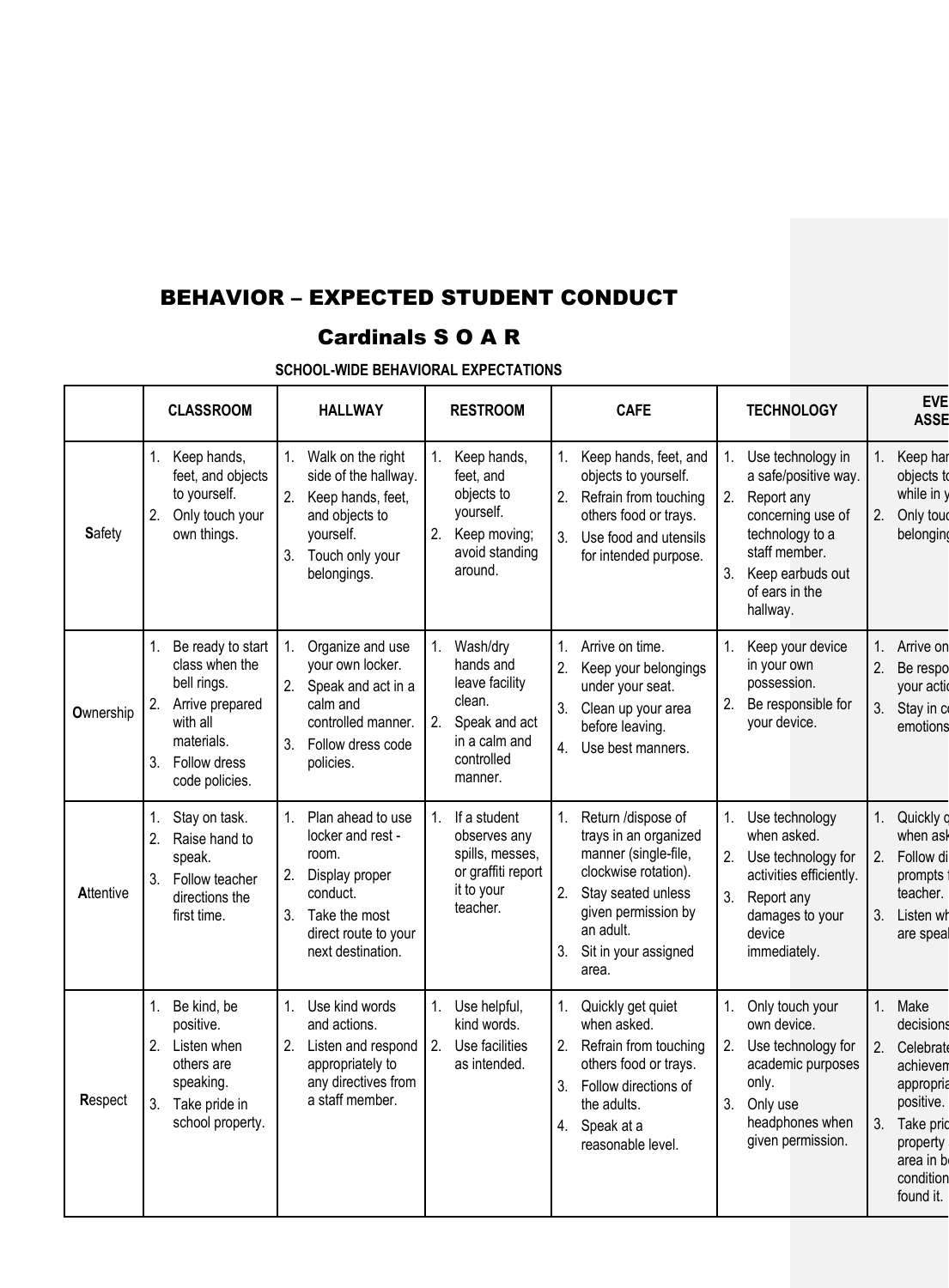### BEHAVIOR - STUDENT MISCONDUCT

The following rules and regulations will govern all students enrolled at Southport Middle School. Failure to comply with these rules shall constitute grounds for consequences from an Administrator including but not limited to: alternative to expulsion, classroom suspension, contracts, lunch detention, after-school detention, expulsion, in-school counseling, in-school suspension, parental conference, parental contact, mediation agreements, suspension, verbal reprimand, and work assignments.

#### **Students will be held accountable for the following (Examples are, but not limited to):**

#### Category I Offenses: (*Misconduct*)

| Cafeteria Violations           | Improper Hall Conduct     | Unpreparedness/Unwillingness to Work |
|--------------------------------|---------------------------|--------------------------------------|
| <b>Combative Acts/Gestures</b> | Insubordination           |                                      |
| <b>Disrespect</b>              | Littering                 | Verbal Abuse & Use of Profanity      |
| Disruptive Behavior            | Misuse of School Property |                                      |
| Disruptive Dress/Appearance    | Refusal to Identify Self  |                                      |
| Distributing Materials without | Tardiness                 |                                      |
| Permission                     | Throwing of objects       |                                      |

### Category II Offenses: *(Serious Misconduct*)

| Bullying / Cyber Bullying              | Fighting                   | Membership in Fraternities, Sororities, |
|----------------------------------------|----------------------------|-----------------------------------------|
| Damage/Destruction of                  | Forgery                    | or Secret Societies                     |
| Property                               | Gambling                   | <b>Motor Vehicle Violations</b>         |
| Deliberate and Intentional             | Gross Disruption           | On School Property During Suspension    |
| Profanity or Verbal Abuse              | Gross Insubordination      | Possession of Drug or Alcohol           |
| Demonstrating w/o Permission           | Hazing                     | Paraphernalia                           |
| <b>Excessive Tardiness</b>             | <b>Lavatory Misconduct</b> | Possession/Use of Tobacco Products      |
| Failure to Accept Assigned             | Loitering                  | Stealing Items                          |
| Punishment                             | Lying and/or Cheating      | Trespassing                             |
| Unauthorized use of Electronic Devices | Truancy                    |                                         |

#### Category III Offenses: (*Illegal Misconduct*)

| Arson                      | Drug and Alcohol Violations      | Possession of Stolen Property   |
|----------------------------|----------------------------------|---------------------------------|
| Assault                    | Extortion                        | Repeated Failure to Comply      |
| Battery                    | <b>False Alarms</b>              | Repeated Violation of Rules     |
| Deliberate Damage/         | <b>Fireworks</b>                 | Sexual Misconduct               |
| Destruction of Property    | Inciting Others to Break the Law | Stealing Items of Greater Value |
| Disrupting School-Under    | or Commit a Violent Act          | Weapons                         |
| Influence of Drugs/Alcohol | Over-the-Counter Drug Violation  | <b>Willful Exposure</b>         |

#### Additional Violations:

Public display of affection (hugging, kissing, holding hands) Failure to make specific arrangements for pick-up following after-school activities Inappropriate touching *Further information can be found in the Student Success Handbook booklet on the township website.*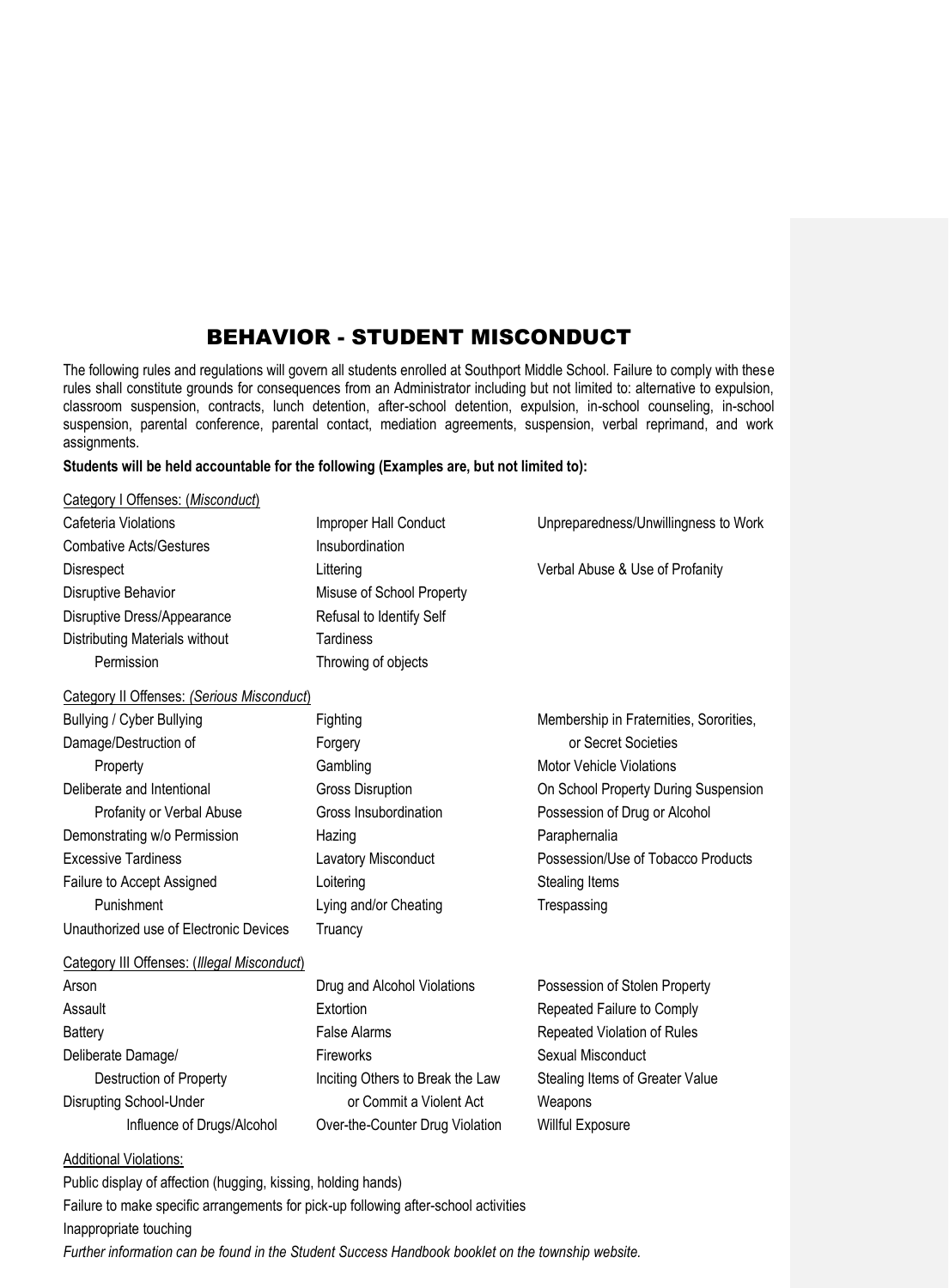### BULLYING POLICY

The Perry Township Schools prohibits bullying as described in student discipline code IC 20-33-8-12. Bullying can be physical (hitting, kicking, shoving, etc.) verbal (taunting, teasing, racial slurs or verbal harassment) or non-verbal threatening (obscene gestures).

At Southport Middle School the Bully Prevention Committee has defined bullying as "deliberate physical or psychological abuse of an individual by one student or a group of students over time to create an ongoing pattern of harassment and abuse."

Students should report any bullying to a school employee. Repeated acts of bullying will result in disciplinary action. Students at Southport Middle have also become proactive against bullying by making the "I Shine" pledge below. We hope each student can sincerely pledge the following:

- **I** I will not hurt others with my words or actions.
- **S** Stand up to putdowns.
- **H** Help those who are being bullied.
- **I** Inform adults when I need to.
- **N** Never use my computer or cell phone to hurt others.
- **E** Encourage my friends to stand up against bullying too.

*Further information can be found in the Student Success Handbook booklet on the township website.*

### GANG ACTIVITY POLICY

For purposes of this policy, Perry Township Schools defines a gang as "any group of two or more persons who join together for destructive or violent purposes," and/or as defined by IC 35-42-2-1.

The presence of gang and gang activities can cause a substantial disruption of and interference with the educational function of the school system. Perry Township Schools will not allow disruptive students to interfere with its educational function and responsibilities, and endeavors to maintain an atmosphere in the schools that is conducive to learning. Therefore, Perry Township Schools will not tolerate gangs or gang-like activities. Students are in violation of this policy if involved in substantiated gang related incidents and will be dealt with to the fullest extent allowed by the Perry Township Schools and the statutes of the State of Indiana.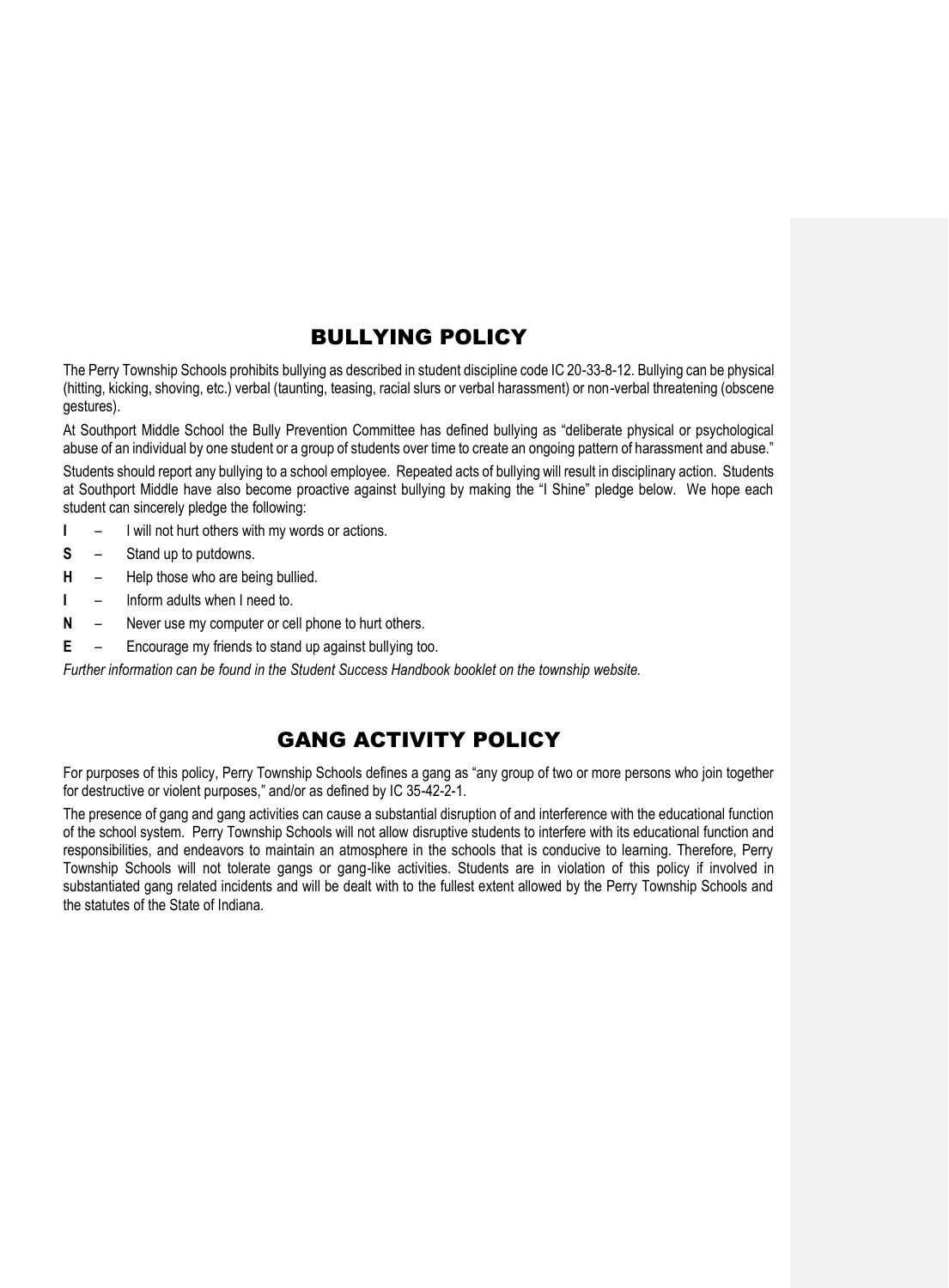### BUS CONDUCT AND SAFETY

All students who ride a school bus should feel that they belong, are respected, and share the rights and privileges, as well as the responsibilities, of the entire bus load. Obeying the rules will better ensure the rights, safety, and well-being of all student passengers. Infractions of bus rules will result in disciplinary action, which may result in the loss of bus riding privileges. *Further information can be found in the Student Success Handbook on the township website.*

### BUSES – RIDING OTHER THAN ASSIGNED

Students are required to get off the bus at assigned stops and required to ride the same bus both morning and afternoon. *When waiting for the bus, please remember, for safety, to stand 10 feet back from the roadway*. **Only in an emergency situation will students be allowed to ride a different bus home or to school. An Alternate Bus Permission slip signed by the parent, is required describing the emergency, and this form must be submitted to one of the Deans by noon.**  If permission is given, the Dean will sign the form and the form will be given to the bus driver. A BUS WAIVER REQUEST form must be submitted to the school for a student to change bus assignments or bus stops. Forms may be found on the transportation website, www.perryschools.org/departments/transportation/forms-resources.

### BUS – IF YOU MISS IT

If you miss the bus, let your parents know immediately and make arrangements to get to school as soon as possible. Failure to reach school for this reason is an unexcused absence.

### RIDING HOME WITH PARENT/RELATIVE

If a student is to be picked up after school by a parent/relative instead of riding the bus home, **the student needs to meet his/her parent in front of the school.** Students should not be picked up by friends or non-relatives without parent permission.

### SELLING THINGS IN SCHOOL

Selling, bartering, and/or trading of things in school is strictly prohibited. No candy, gum, cookies, or other items sold to make money for individual causes will be allowed.

### TELEPHONE USE

Students will be permitted to use the telephone for EMERGENCY purposes only. Students will not be called out of class to use the phone unless it is an emergency. We do not consider forgotten lunch money, books, P.E. uniforms, homework or other school supplies, or for the purpose of staying with a friend, an emergency. Students must have permission from the Student Services Office to use the telephone. Students are to have made prior arrangements for pick up for all after-school activities.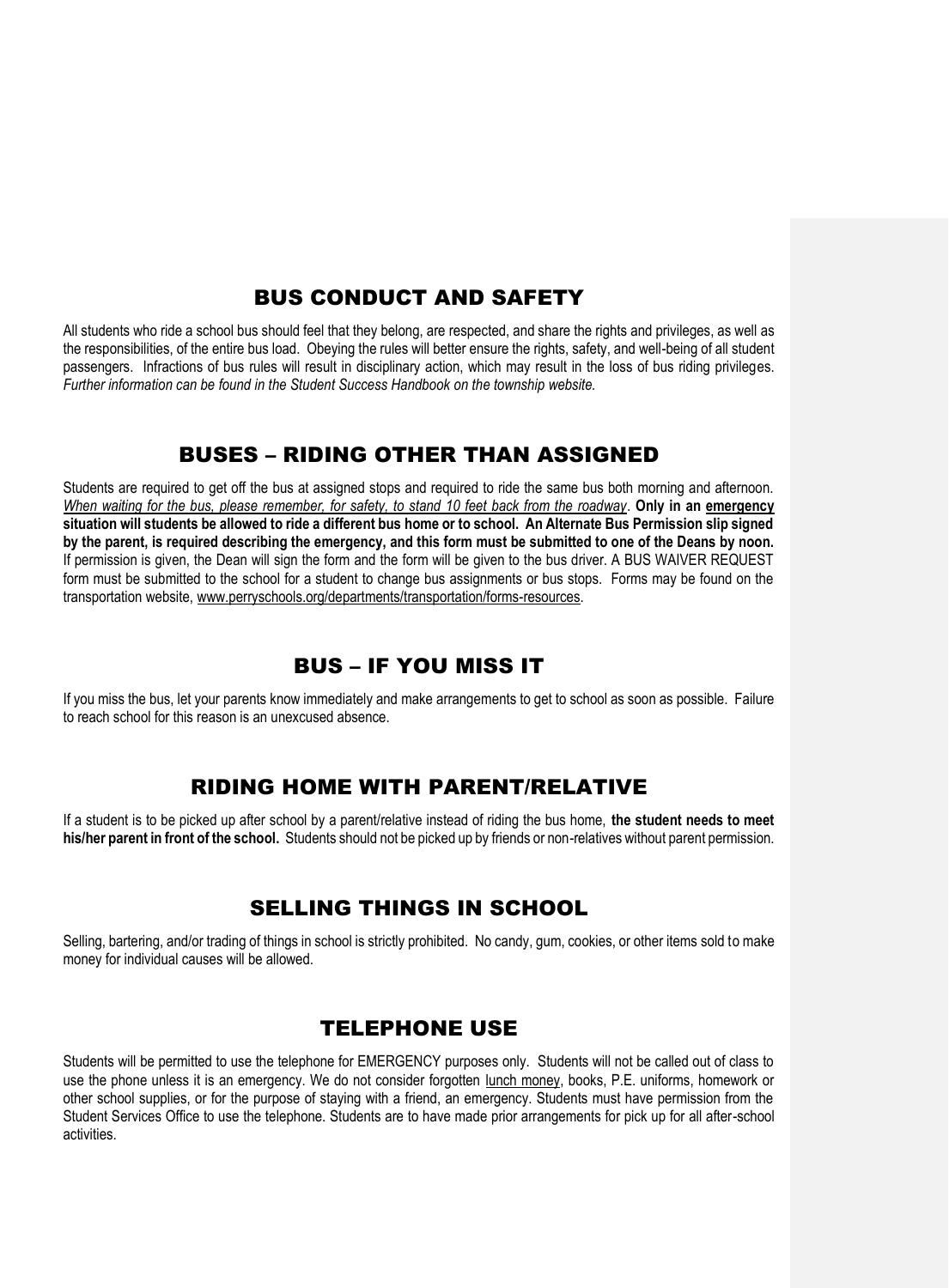### **CAFETERIA**

Students are encouraged to put money into their accounts for breakfast, lunch and ala Carte purchases weekly or monthly. Cash will be accepted at the cash register daily to put into student accounts. Students, who wish to put money in their account by check, should report to the cafeteria in the morning during homeroom. The student's name and lunch number must be placed on the check. This is especially helpful if the student and parent last names are different. Payment on accounts may also be made with a Visa or Master Card online at www.perryschools.org. Please allow 24 hours for online payments to be available in the student's account. **Account balances may also be checked online.** Negative balances are not permitted. Students with repeated insufficient funds in their accounts to pay for their meals will be referred to the principal for investigation. Peanut butter sandwich and milk are available upon request by the parent in emergency situations only. Please contact the school if you need assistance with your student's account or if you believe you qualify for financial assistance. Free and reduced applications are available online on the district website. *Please submit only one application per family.*

Students must purchase a meal before ala Carte items can be purchased. Milk may be purchased with a lunch from home. No off campus food (including soft drinks) from restaurants may be brought into the cafeteria during lunchtime. All students are encouraged to eat a nutritious breakfast every day.

#### **Prices**

Breakfast – free for all students

Lunch – free for all students for 2021-22, but normally \$2.70 (subject to slight increase)

A la carte items are priced individually. (See menu available in the cafeteria and online at www.perryschools.org)

Students qualifying for financial assistance will receive lunch for \$.40 or at no charge depending on their eligibility. Student's qualifying for Free or Reduced price meals also qualify for textbook assistance.

### LATE TO SCHOOL

- 1. We expect our students to be on time to school every day.
- 2. Students arriving after 8:12 a.m. must report to Main Office to sign in and receive an admission slip to class.
- 3. Continued tardiness will result in a referral being made to the Social Worker.

### TARDY POLICY

It is important that the students develop the habit of being on time to class. Our school has developed a system of procedures and passes to enable students to conduct any necessary business without being late. Teachers will begin class instruction without having to stop, admit late students, and then begin again. Repeated tardiness to class may result in lunch detention, after-school detention, in-school suspensions, or out-of-school suspension. All tardies are documented in Skyward.

### WITHDRAWING FROM SCHOOL

Parents should inform the Guidance Office in advance when withdrawing their child from school. **On the last day the student attends Southport, he or she should plan to stay the entire day.** All textbooks, Media Center materials, Chromebooks, and any other property belonging to the school must be returned. Copies of the withdrawal form and the health record will be given to the student to take to his/her new school. Additional records will be copied and sent to the new school upon written request from the school.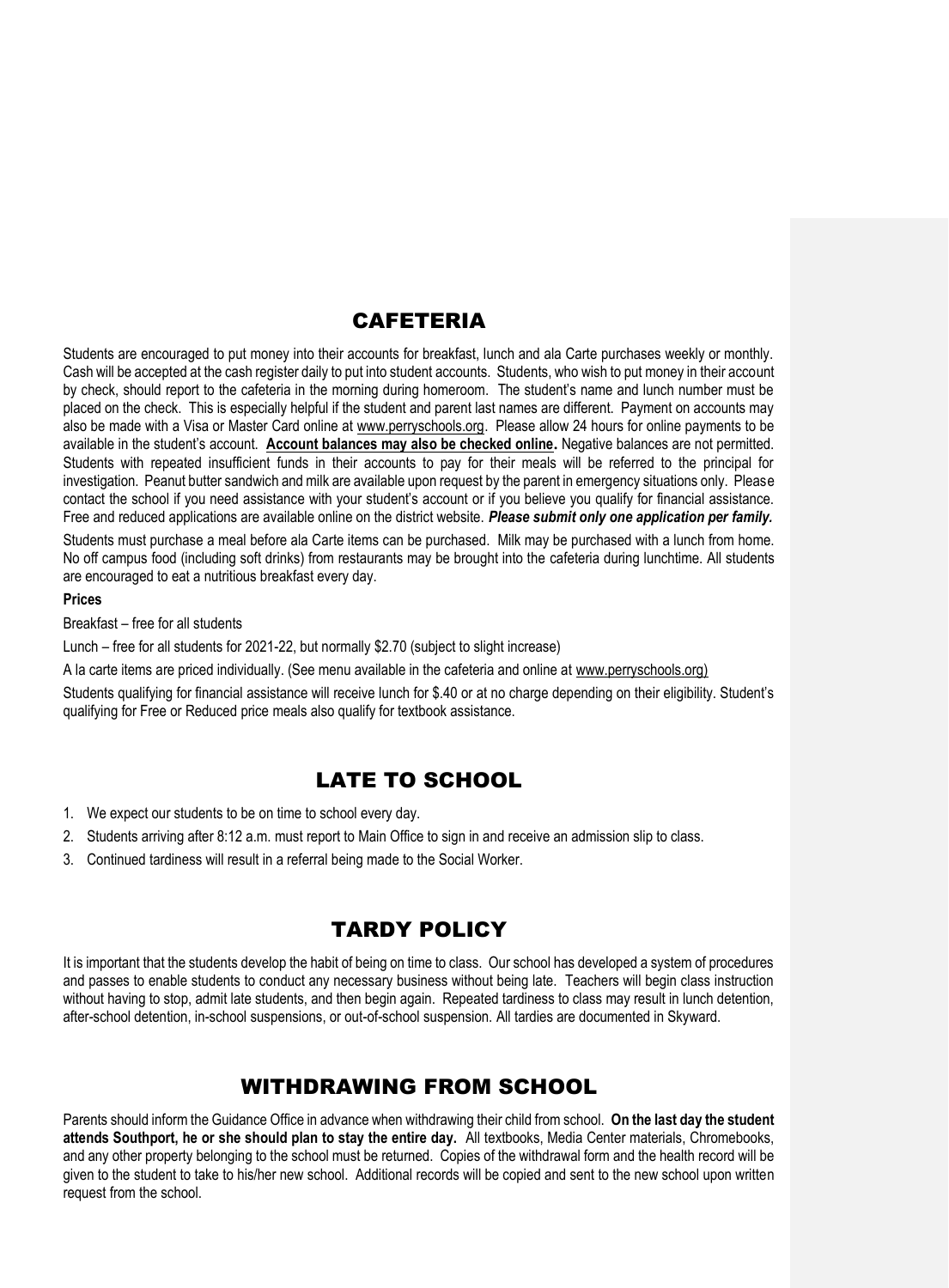### HEALTH PROBLEMS

- 1. Parents/Guardians must inform the school nurse and appropriate counselor of any serious health problems that might affect a student's participation in either physical education or classroom activities. This information needs to be provided in writing, on letterhead from the appropriate doctor's office. Also, the parents/guardians should list this information on the student's emergency cards.
- 2. **A doctor's statement is required for a student to be excused from physical activities for more than one day.**
- 3. **Marion County Health Department** technicians will continue to test the hearing of all seventh-grade students and special cases referred.
- 4. **Marion County Health Department** provides vision testing to all eighth-grade students and other special cases referred.
- 5. Scoliosis screening is performed by our township nursing staff on all seventh-grade students.
- 6. Speech therapy is available through RISE Special Services.

### SICKNESS - BECOMING ILL AT SCHOOL

- 1. The student should report any illness to the teacher.
- 2. The teacher will refer the student to the Nurse's Office.
- 3. Only those listed on the emergency card can pick up the student.
- 4. Students leaving early due to illness may not return for any after-school activities.
- 5. **Remember: the student must have a pass to report to the Nurse's Office for a health problem.**

# MEDICATION TAKEN AT SCHOOL

A **written parent request** is required for medication of any type (over-the-counter, prescriptions, creams, eye drops, etc.) to be taken at school. **ALL MEDICATIONS must be in the ORIGINAL CONTAINER (including cough drops).** Only labeled directions will be followed. A doctor's order is required to alter any dosage. If it is absolutely necessary for any medication to be given at school, a duplicate bottle (*obtained from the pharmacy*) with the exact liquid amount or exact number of pills will be needed. All medications will be kept locked in the Nurse's Office. Students cannot keep medicine with them or in their lockers. A "**medicine pass**" will be issued to come to the nurse's office.

Inhalers must also be in the original box and be accompanied by written parent/guardian permission. Original box will have prescription label showing student's name, doctor's name, and dosage. If a student must carry an inhaler for use at school or for after-school activities due to severe asthma, we must have a **written parent note**, *as well as* **written physician's note or letter** stating the student has severe asthma and must carry the inhaler on his/her person. The student will self-administer the inhaler as prescribed.

Indiana Code IC 20-34-3-18 states that we may now release medications to the student to bring home from school with a **written note** from a parent or guardian. If you feel you have a safety concern or choose not to have your child transport medication to and from the Nurse's Office you may choose to continue to bring in or pick up the medication yourself. *Further information can be found in the Student Success Handbook booklet on the township website.*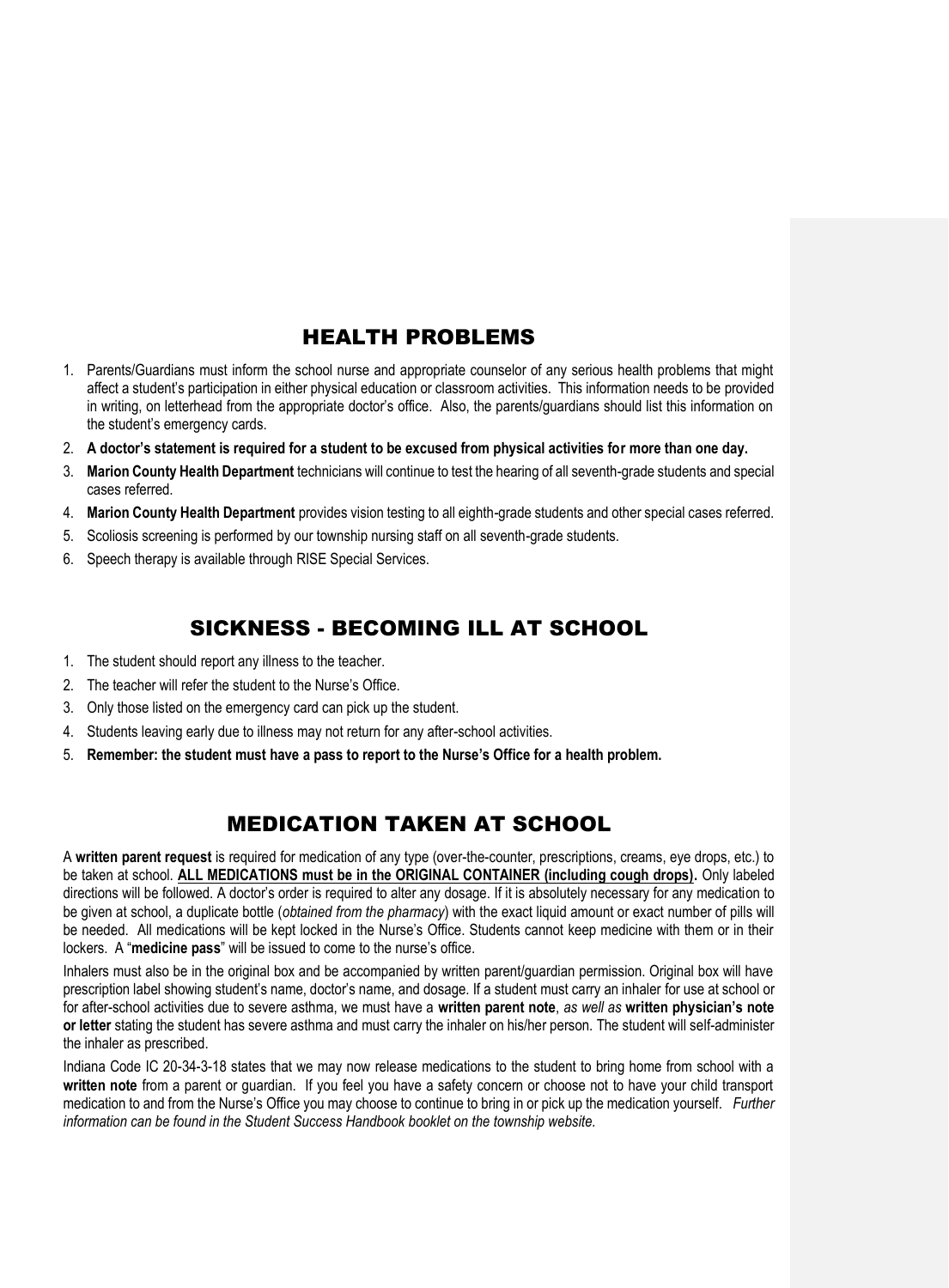### DOCTOR/DENTIST APPOINTMENTS

Dental and medical appointments should be made at times to allow the student to miss the least amount of school time possible. We prefer a call from parents (317-789-4665), but will accept a student bringing a written note to the Guidance Office on the day of the appointment stating the purpose of the appointment and the time being picked up by the parent(s). The student will be given a "release pass" to leave class, get his/her materials, etc., and come down to the Main Office to sign out. The student should return to school if time permits and sign in at the Main Office to get an admit slip to class. Doctor and dentist appointments should ordinarily cause a student to miss only a part of his or her school day. Identification may be requested of the party picking up the student.

### EMERGENCY INFORMATION

All emergency information, such as medical problems, parent/guardian name changes, address changes, workplace and/or phone number changes should be updated throughout the year. Parents can make any changes in Skyward or by contacting the Student Services Office by note or phone (317-789-4666). **Our automated phone system uses this emergency information to notify students and parents of emergencies and important information throughout the year.**

### CRISIS INTERVENTION PROCEDURES

Perry Township Schools takes a proactive stance in dealing with the safety of its school children and personnel. Each school in Perry Township has in place a Crisis Intervention Plan, approved both by the Administration and the School Board, for dealing with a crisis situation should one occur. The major goals of a crisis intervention plan are to avoid panic and confusion in initial reactions to the crisis situation, to keep physical and/or psychological suffering to a minimum, to assist the school family in coping with a traumatic situation, and to restore the school to normal operation as soon as possible.

Principals instruct their staff members in the appropriate procedures to be followed in a variety of situations. Each school principal has the ability to reach parents in the event of a school emergency and the ability to deliver important school information in as timely a manner as possible by means of a program known as Parent Square. For this system to be effective, parents need to make sure that their contact information is up-to-date at all times in our database (Skyward).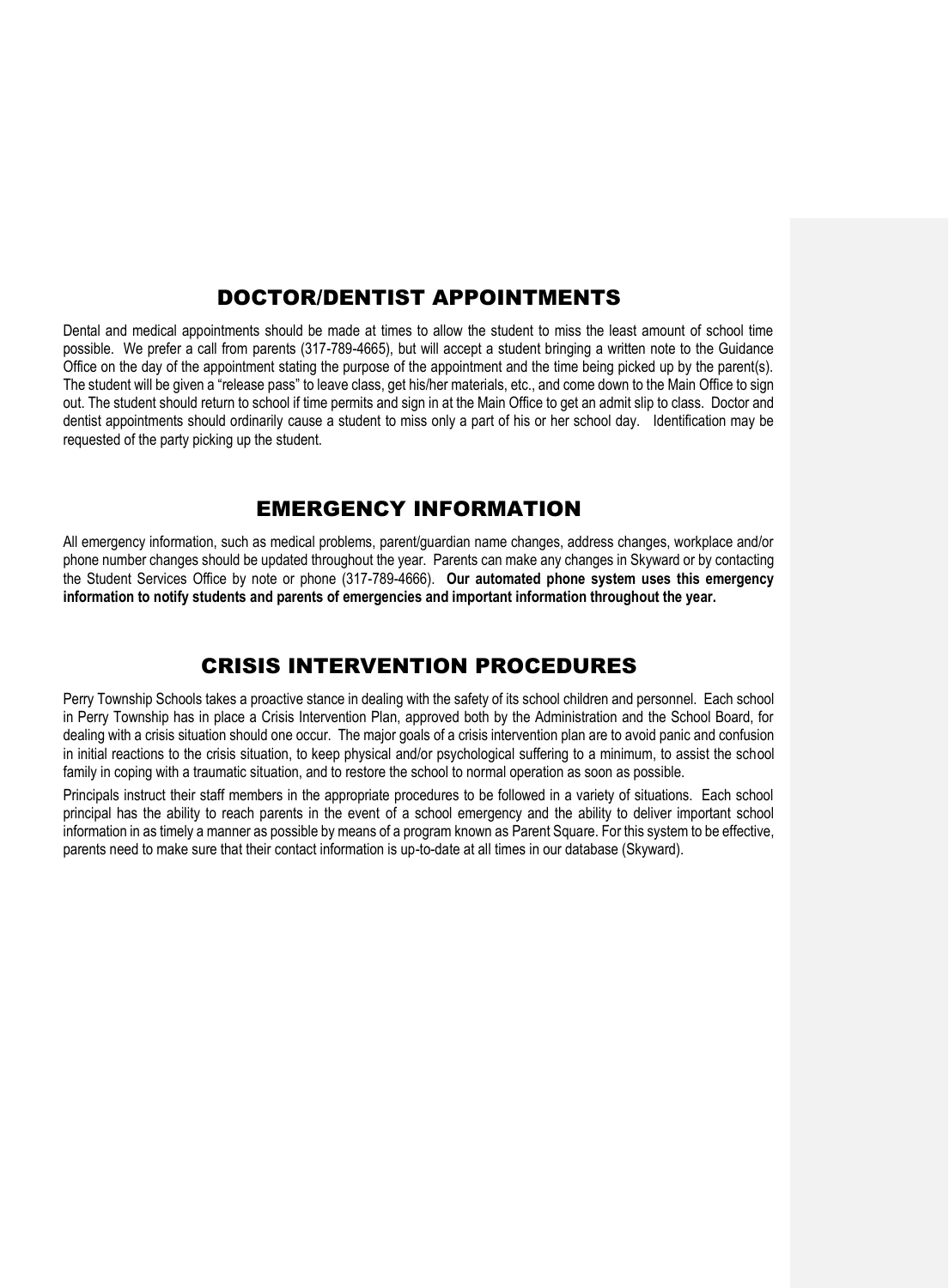# ATHLETICS

Interscholastic sports are provided for all students. In order for a student to be eligible to participate, he or she must meet certain scholastic requirements. Each student must have an updated IHSAA physical on file issued by a physician, or nurse practitioner, and to have completed all online registration.. Physical forms are available in the Athletic Office, Main Office, or online. SMS uses a digital ticketing process for most athletic events.

#### CONDUCT AT ATHLETIC EVENTS

Proper spectator conduct at athletic contests is expected. Consequences could include: removal from the event, suspension of attending future events, and possible prosecution for serious infractions.

- 1. Good sportsmanship means cheering our team and respecting the other school and game officials.
- 2. Students may **not** go to their lockers during or after the games.
- 3. Students will not be allowed to attend an athletic event if they leave school early because of illness or served an ALL DAY ISS suspension on that day.

#### EXTRA CURRICULAR ACTIVITIES

Students may be banned from attending extra-curricular events for the entire year or portions of the year by the administration because of school-related/behavioral issues.

*Further information can be found in the Student Success Handbook booklet on the township website.*

# PICK-UP TIMES FOR SCHOOL EVENTS

Students are expected to have rides available at the conclusion of extracurricular events. Those students disregarding the pick-up times and who fail to have their rides available on time may be suspended from attending one or more events.

Pick-up time is **6:45 PM** for home football games (@SHS) and **7:15 PM** for home basketball games.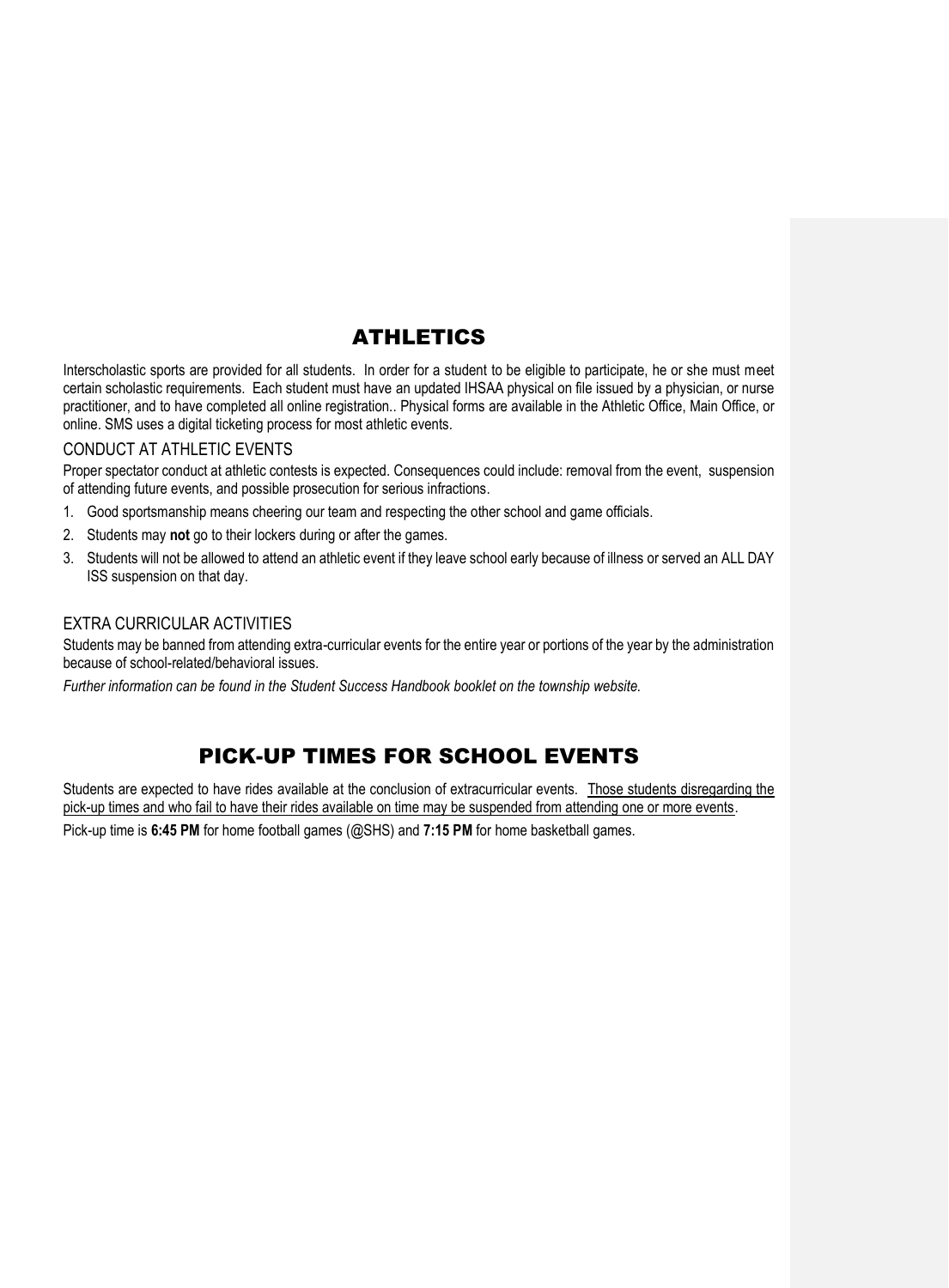### **Burmese Notes**

#### **Sianginn Thawngthanh (School Message)**

Hringtu nu le pa le siangngakchia vialte, Southport Middle School in lunglawm tein kan in don hna.

Siangngakhcia sinah (Students),

Hika sianginn hi na caah hlawhtlinnak le naa nuamhnak hmun a si lai tiah kan zumh. Cun nangmah holh (nu hrin holh) i na holh lengah Miraang holh (English) zong cawnnak nawl na ngei, hawikom tampi kawmh ding na ngeih fawn caah sianginn ah hin na nuam lai tiah kan zumh.

#### Nu le pa sinah (Parents),

Nu le pa le siangngakchia nih Southport Middle School kong hi nan theih ngai cang lai tiah kan zumh. Agenda timi cauk chungah hngalh a herhmi tampi an um. Biapituk an si caah laiholh in kan in lehpiak hna. Cu caah a tanglei ttialmi ca pawl hi nan rel dih hrimhrim lai.

#### **Sianginn kainak (Attendance)**

Siangngakchia caah cun bau lo tein sianginn kai hi biapi ngaingai a si. Na fanu/pa nih a damlo ruangah siseh, thil dang a herhmi pakhatkhat ruang ah siseh sianginn a kai khawh lo dingah ah cun sianginn ah thawng na thanh lai. Sianginn auhnak number cu317-789-4605 a si lai. Nan auh tikah mi nih an tlaih lo ah cun bia (message) na chiah tak lai. Bia nan chiah tikah siangngakchia min hram, min dong kha fiang tein nan chim lai. Cun, cataang, zei ruangah a kai lo, nangmah kha zeitindah siangngakchia he nan i pehtlaih ti le na telephone number kha fiang tein na chimh hna lai.

Na fa cu sianginn a kai lo zongah a kai lo ni i an cawnmi ca kha saya te nih tuahding an timi paoh cu a tuahdih a hau lai. Nihnih a si lo le ni hnih nak tam sianginn kai lo i a um ah cun 317-789-4665 ah zinglei nazi 8:00 hlan ah chawnh ding a si lai. Cun ca tuanhding (homework) bawmh a herh ah cun http://sm.msdpt.k12.in.us ah hin bawmhnak hal khawh a si. Student tinak khan na hmeh lai, cun taang 7 a si lole taang 8 ah na kal lai i teacher's assignment for the day ah khan bawmtu cu na hmuh khawh ko hna lai.

#### **Thil hruk-aih ningcang (Dress Code)**

Siangngakchia thil hruk-aihnak kong hi agenda cauk chungah fiang tein ttial a si. A biapimi cheukhat a tanglei ah kan hun fianter tthan. Siangngakchia nih sianginn i aa hrukmi thilthuam kha zanlei inn a phanh tiang aa hruk ding a si lai. Thil hruk ningcang cu a tanglei bantukin an si lai:

#### **Aangki (Tops)**

Angki a tanglei a hleimi paoh cu tawhrolh (bawngbi) chungah khumh hrimhrim ding a si. Suaitta tahmi phun belte khumh lo in um khawh a si. Angki cu hngawng (collar) ngei a si lai. Muici/a zawng (color) pa khat lawng a si lai (a sen a si ah cun sen dih, a raang a si ah cun a raang dihmi a si lai). A ttialmi a si lai lo. Zuk le thil dangdang aa suaimi a si fawn lai lo. Baan tawi, baan sau cu duhmi paoh hman khawh a si.

#### **Tawhrolh/Bawngbii/Hniphor (Bottoms)**

Bawngbii cu khakhi, tanatkha muici/ zawng a si lai. Jean le a dang dang bawngbii hruk khawh a si lai lo. Hniphor (skirt) cu khup tang tiang a khuhmi a si lai. Khua lum caan, August – October le April – May thla ah cun khup tiang a simi zong hruk khawh a si.

#### **Kedan (Shoes)**

Kephah a khuh dihmi kedan hmanding a si. Phanah (slippers)le ke hrolhmi (sandals) phun hmankhawh a si lai lo. Hihi taksa venhimnak caah tuahmi a si.

#### **Angki leng (Outerwear)**

Khuasik tikah angki leng le thil lum nan i hrukmi paoh paoh cu thilchiahnak (locker) ah chiah dihding a si lai. Sianginn khaan chungah hruhkhawh a si lai lo.

#### **Lentecelhnak (Athletics)**

Lentecelhnak hi siangngakchia vialte caah tuahmi a si. Lentecelhnak ah tel a duhmi paoh nih phung ning tein tel a si. Lentecelhnak caah doctor nih a ngan a dam le dam lo a zoh hnu ah a dam ko tinak le nu le pa nih nawlpeknak minthutmi catlap cu sianginn zung (Main Office) a silo le Lentecelhnak zung (Athletics Office) ah saya te sinah pek tthan hnu lawngah lentecelhnak nawl hmuh a si.

#### **Sianginn kharnak /Caan thawnnak (School Closing or Delays)**

Thil pakhatkhat ruangah sianginn khar a silo le sainginn kaicaan thawn a si sual ah cun radio le TV in thawngthanhnak tuah a si lai.Cun sianginn website www.perryschools.org zongah zohkhawh a si. A silo le telephone in thawngthanh khawh kan in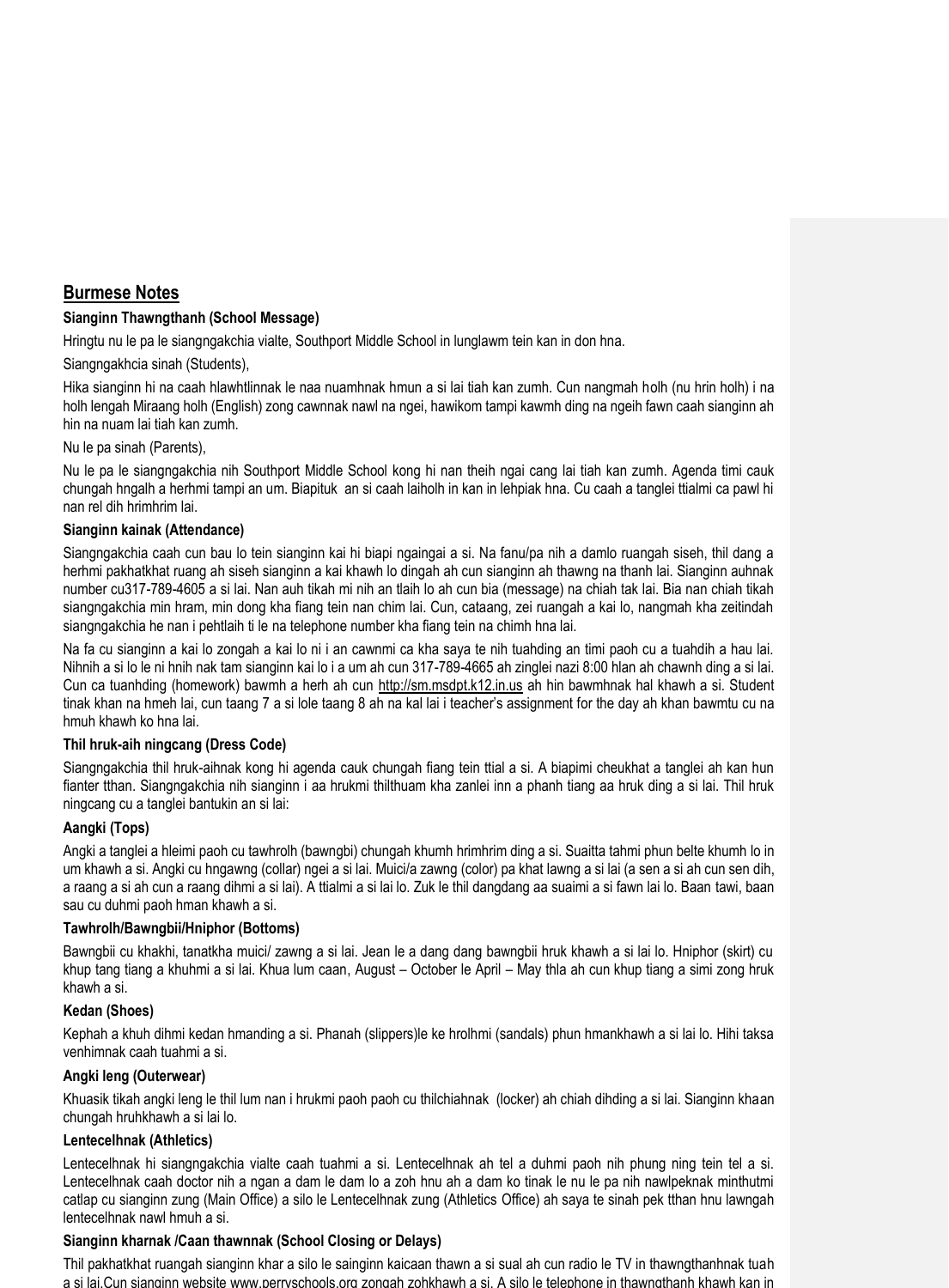#### zuam hna lai.

#### **Sii dinding le Nurse Zung (Medication & Nurse's Office)**

Siangngakchia nih sianginn ah sii dinding ken a hauh ah cun nu le pa nih ca ttialpiak a hau. Sii a dinding cu amah min a ummi sii dur(original container) in ken ding a si lai. Sii cu Nurse zungkhan chungah chiah ding a si lai. Siangngakchia nih sii dinding kha amah tein ken/fim khawh a si lo. Locker zongah chiah khawh a si lo.

### **Spanish Notes**

#### **Asistencia (Attendance)**

Si su hijo(a) está ausente, los padres deben reportar la ausencia de su hijo(a) llamando al **número de asistencia (317)789- 4605.** En su mensaje debe incluir la razón por la ausencia. Si no puede dejar su mensaje en inglés, deje el mensaje en español. Para trabajo perdido mientras estuvo ausente busque en Canvas. Es la responsabilidad de los estudiantes averiguar el trabajo que han perdido. Los estudiantes tendrán la misma cantidad de días que estuvieron ausente para completar el trabajo..

Tarea es cualquier trabajo no terminado en clase. Es probable que los estudiantes tengan al menos una tarea cada noche. Cada noche su hijo(a) debe traer su agenda a casa. Si usted nota que hijo(a) no está trayendo tareas a casa o le gustaría saber su progreso en clases, por favor contacte a los maestros. **Las tareas están publicadas en cada sitio web de Canvas de cada maestro(a).**

#### **Código de Vestimenta (Dress Code)**

Los estudiantes deben llegar a la escuela cumpliendo el código de vestimenta y seguir cumpliendo el código de vestimenta hasta llegar a casa. La administración se reserva el derecho de determinar qué se considera inapropiado o perjudicial para el proceso educativo. "*Cuando en duda, descartar."* Camisas con cuello de un solo color, suéteres sin dibujos o diseños. Los pantalones/ pantalones cortos deben ser pantalones de vestir y de color caqui, negro, azul marino o bronceado. No se aceptan jeans, jegging, leggings ni pantalones deportivos. El calzado aceptable incluye cualquier zapato de suela dura con todo el pie cubierto (incluidos los dedos y el talón). Chanclas, sandalias, pantuflas y cualquier otro calzado de suela blanda o sin cordones presentan problemas de seguridad y, por lo tanto, no se permitirán. Prendas exteriores como los abrigos, sudaderas con capucha, chaquetas con cremalleras/abotonadas y todas las demás prendas exteriores deben guardarse en los casilleros de los estudiantes durante el día escolar.

#### **Atletico (Athletics)**

Se proporcionan deportes interescolares para todos los estudiantes. Para que un estudiante sea elegible para participar, debe cumplir con ciertos requisitos escolares. Cada estudiante debe tener archivado un formulario físico emitido por un médico y un formulario de consentimiento de los padres completado. Estos formularios están disponibles en la oficina de deportes o en la oficina principal.

#### **Cierre de la escuela o retrasos (School Closing or Delays)**

En caso de una demora o cierre debido a circunstancias imprevistas (clima y emergencias), el superintendente notificará a cada familia a través de nuestro sistema telefónico automatizado. PARA QUE ESTE SISTEMA SEA EFECTIVO, LOS PADRES DEBEN MANTENER SU INFORMACIÓN DE CONTACTO ACTUALIZADA EN NUESTRA OFICINA DE SERVICIO ESTUDIANTIL. También notificaremos a las estaciones de radio y televisión locales. La información sobre cierres o retrasos también se publicará en nuestro sitio web en www.perryschools.org. Por favor, no llame a la escuela. Las líneas telefónicas son necesarias para llamadas de emergencia.

#### **Medicacion y Enfermería (Medication and Nurse's Office)**

Se requiere una solicitud por escrito de los padres para que se tomen en la escuela medicamentos de cualquier tipo (de